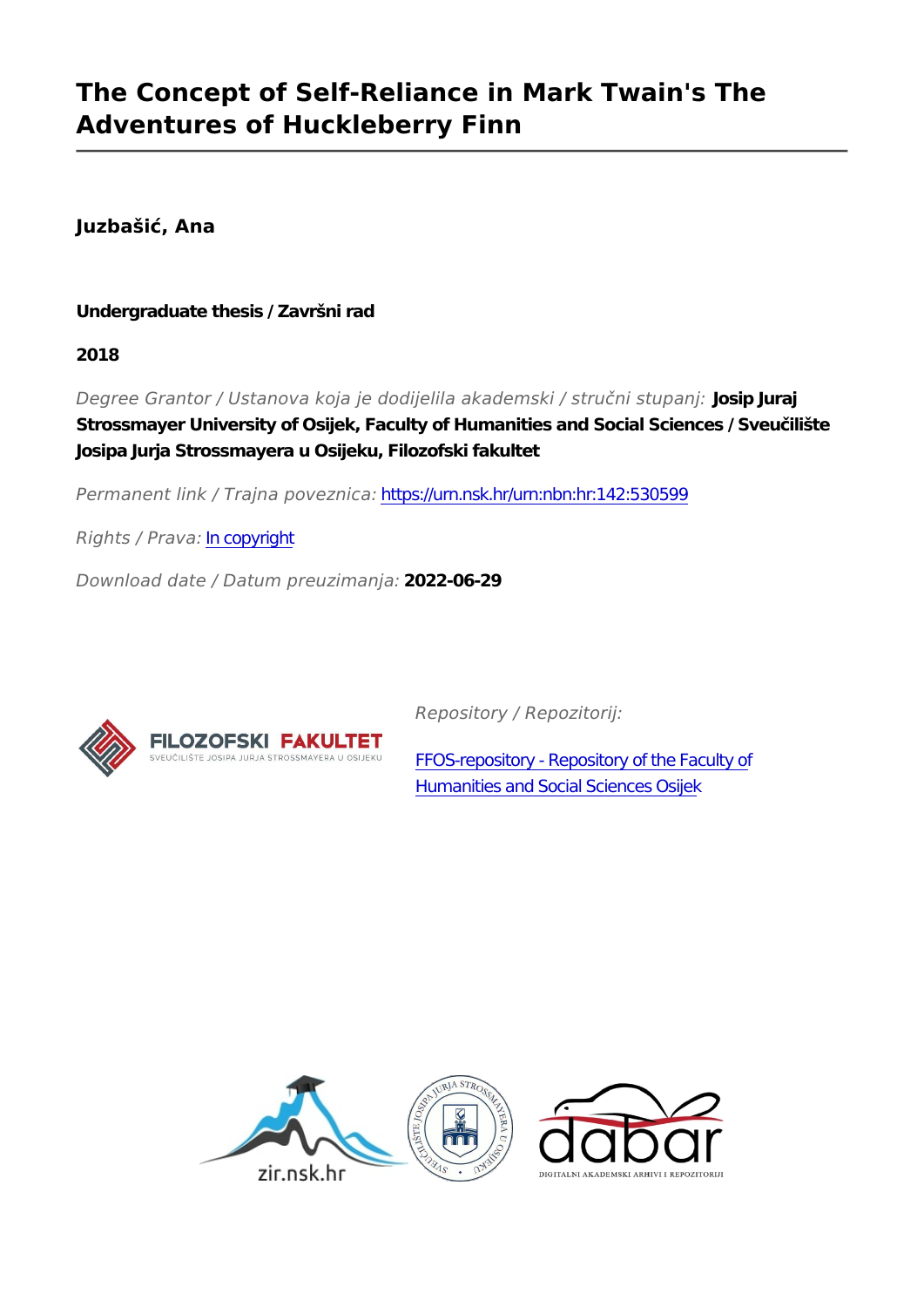J.J. Strossmayer University of Osijek Faculty of Humanities and Social Sciences

Double Major BA Study Programme in English Language and Literature and German Language and Literature

Ana Juzbašić

# **The Concept of Self-Reliance in Mark Twain's** *The Adventures of Huckleberry Finn*

Bachelor's Thesis

Supervisor: Dr. Sanja Runtić, Associate Professor

Osijek, 2018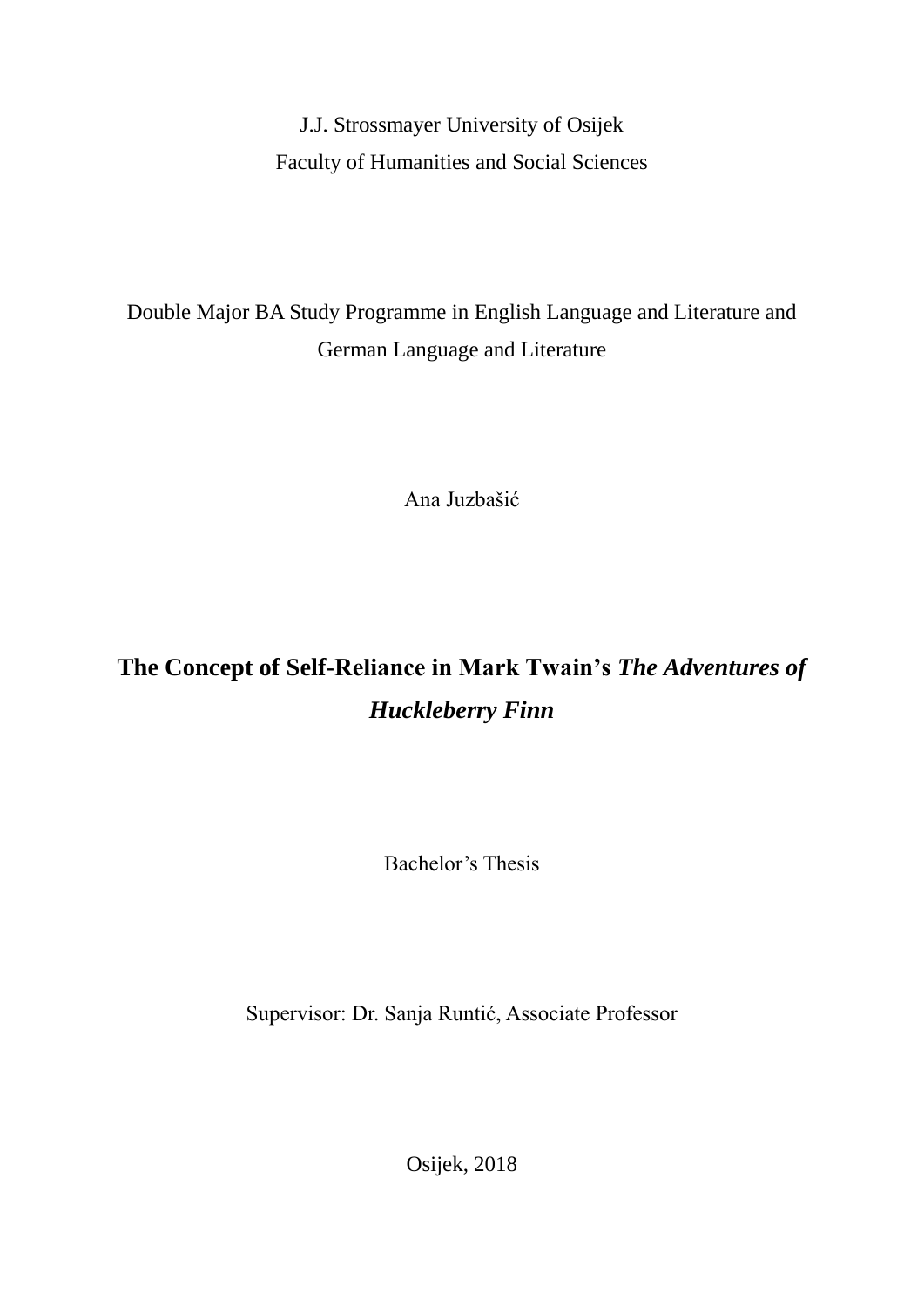J.J. Strossmayer University of Osijek Faculty of Humanities and Social Sciences Department of English

Double Major BA Study Programme in English Language and Literature and German Language and Literature

Ana Juzbašić

## **The Concept of Self-Reliance in Mark Twain's** *The Adventures of Huckleberry Finn*

Bachelor's Thesis

Scientific area: humanities Scientific field: philology Scientific branch: English studies

Supervisor: Dr. Sanja Runtić, Associate Professor

Osijek, 2018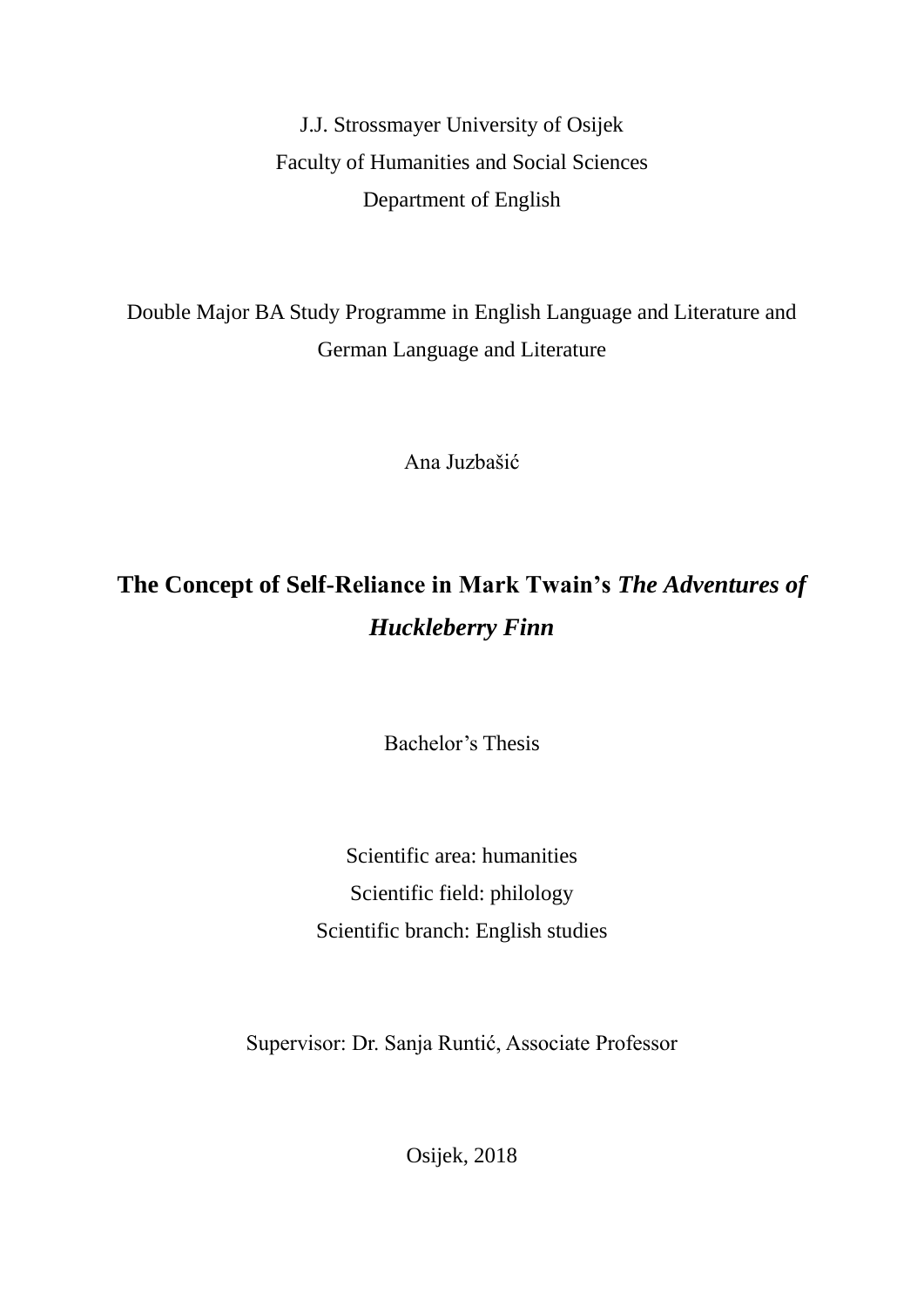Sveučilište J.J. Strossmayera u Osijeku Filozofski fakultet Osijek

Dvopredmetni sveučilišni preddiplomski studij engleskoga jezika i književnosti i njemačkoga jezika i književnosti

Ana Juzbašić

## **Koncept "samopouzdanja" u romanu** *Pustolovine Huckleberryja Finna* **Marka Twaina**

Završni rad

Mentor: izv. prof. dr. sc. Sanja Runtić

Osijek, 2018.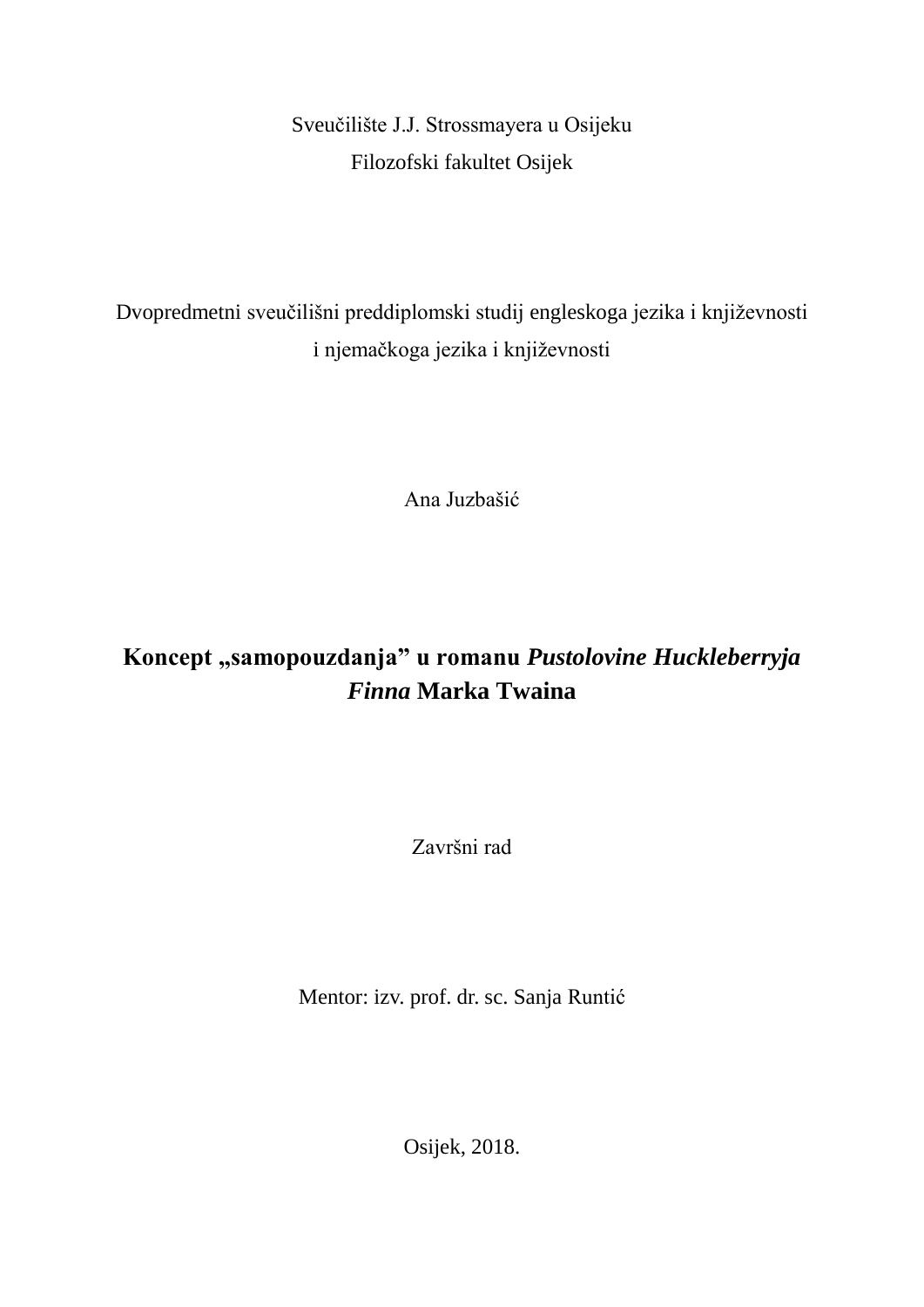Sveučilište J.J. Strossmayera u Osijeku Filozofski fakultet Osijek Odsjek za engleski jezik i književnost

Dvopredmetni sveučilišni preddiplomski studij engleskoga jezika i književnosti i njemačkoga jezika i književnosti

Ana Juzbašić

### **Koncept "samopouzdanja" u romanu** *Pustolovine Huckleberryja Finna* **Marka Twaina**

Završni rad

Znanstveno područje: humanističke znanosti Znanstveno polje: filologija Znanstvena grana: anglistika

Mentor: izv. prof. dr. sc. Sanja Runtić

Osijek, 2018.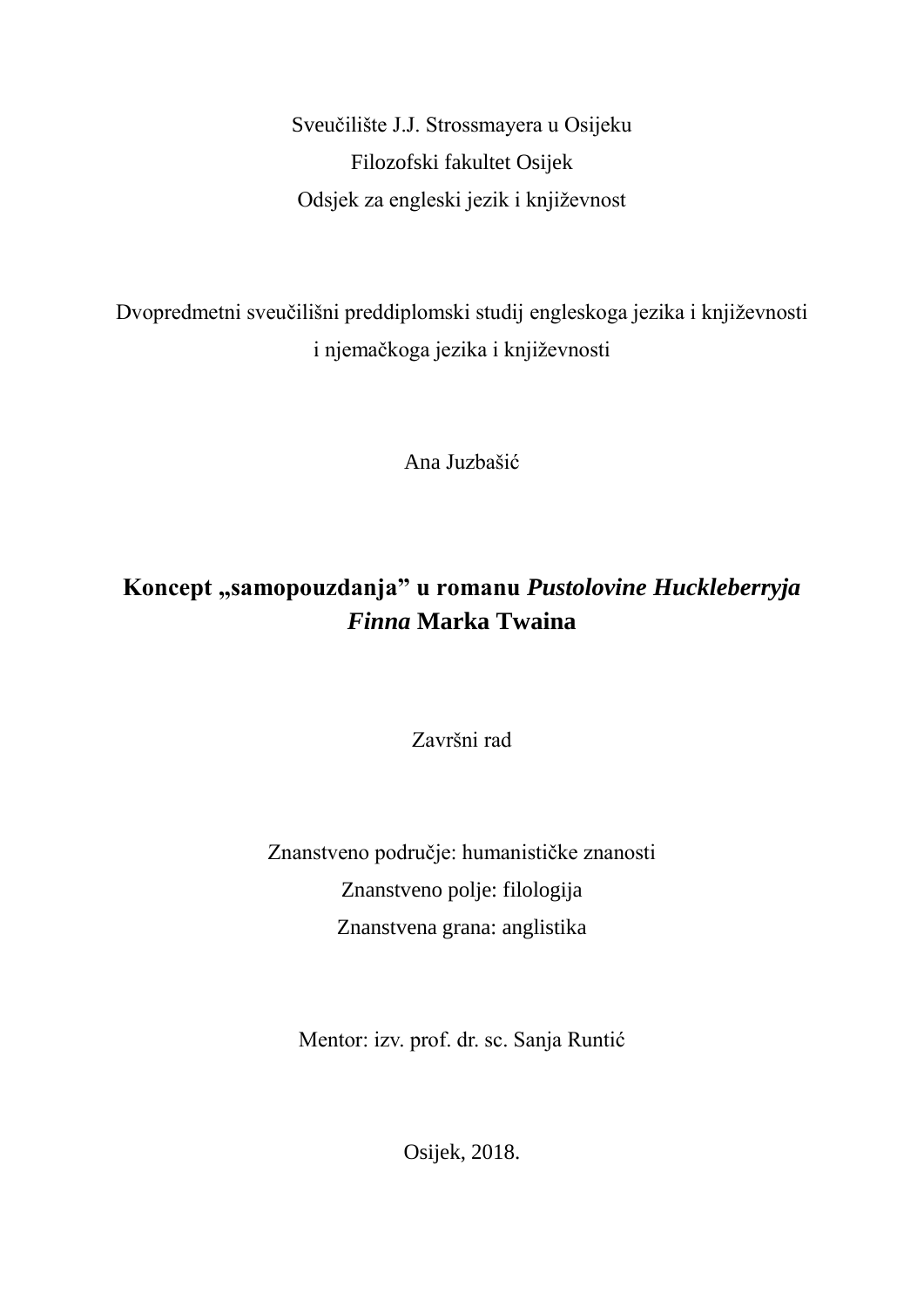### **Table of Contents**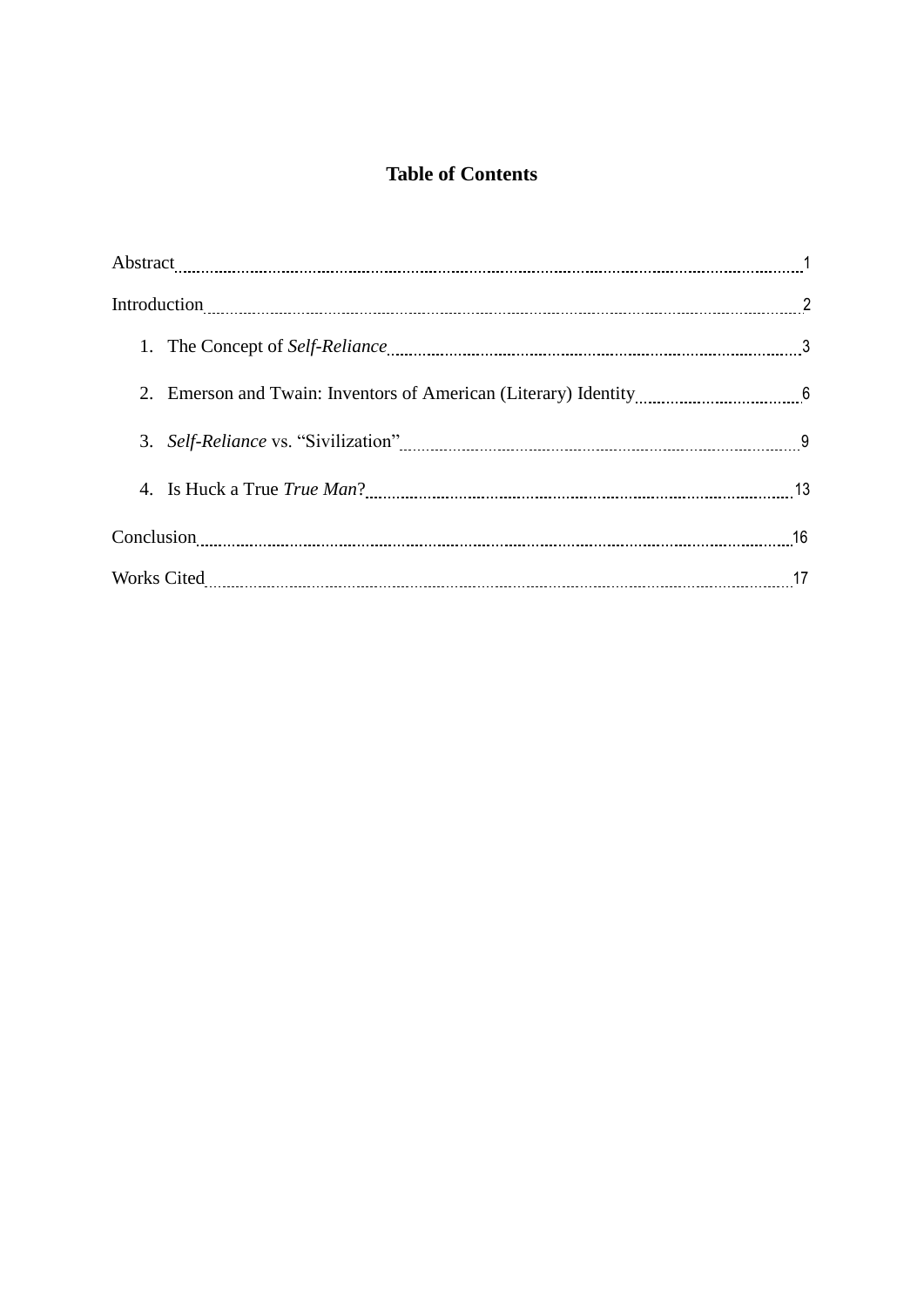#### **Abstract**

American literature of the nineteenth century provided an abundance of literary icons. Ralph Waldo Emerson, the leader of the Transcendentalist movement, and novelist and satirist Mark Twain are undoubtedly among the most prominent representatives of the period. Both Emerson and Twain tried to portray what it really meant to be an American, and the unique identity they shaped in their texts has remained in American national consciousness to this day. Seemingly different – Emerson being a transcendentalist and Twain being a realist – the two authors shared similar principles regarding the position of an individual in society. The Transcendentalists put focus on non-conformity and *self-reliance*, i.e. they emphasized the primacy of the individual over the collective and the national. Mark Twain's texts delivered the same message, though with a pinch of irony. In his novel *The Adventures of Huckleberry Finn* (1884) Twain used Emerson's transcendentalist concepts as a framework in shaping the micro universe of the main character, a thirteen-year-old orphan, Huckleberry Finn. Even though his protagonist in many ways demonstrates Emerson's concept of *self-reliance*, which is one the foundations of the American Dream, Twain also challenged this concept by showing its shortcomings. He introduced the character of a runaway slave to demonstrate that *self-reliance* can be achieved only in ideal conditions and that not everyone has the same rights when it comes to fulfilling the American Dream. This paper attempts to reveal both the merits and the downsides of the concept of *self-reliance* through a comparative reading of Emerson and Twain, as well as through an analysis of different types of characters from Twain's *The Adventures of Huckleberry Finn*. Its main aim is to juxtapose the two authors' view on the question: Can a man be both *self-reliant* and a part of society, or is social isolation a prerequisite for *self-reliance*?.

*Keywords*: Ralph Waldo Emerson, *self-reliance*, Transcendentalism, Mark Twain, *The Adventures of Huckleberry Finn*.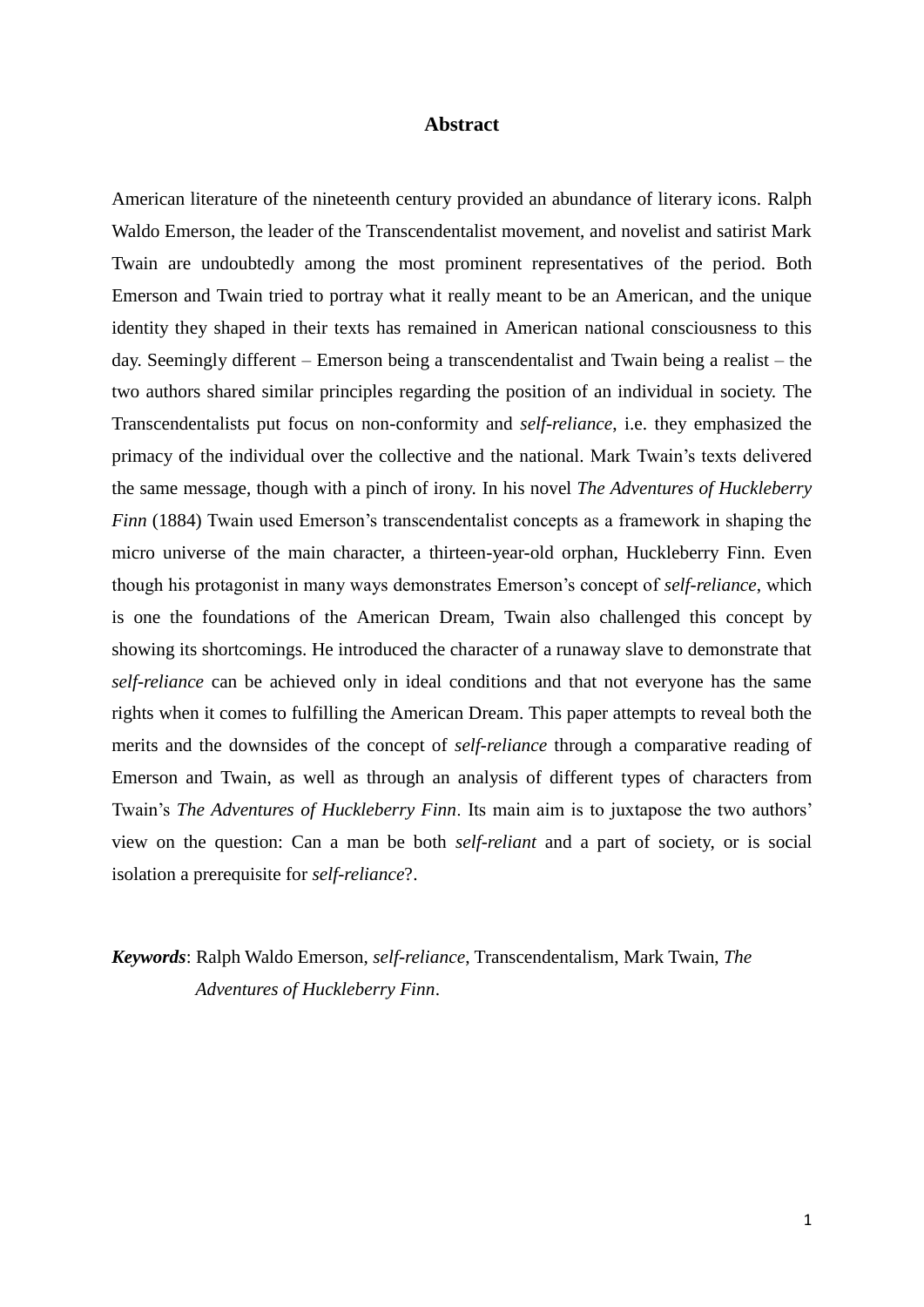#### **Introduction**

Both Mark Mark Twain's *The Adventures of Huckleberry Finn* (1884) and Ralph Waldo Emerson's philosophy of *self-reliance* celebrate individualism. Twain provided a fictional model for the concept of *self-reliance* through the character of Huckleberry Finn. This paper analyzes how Mark Twain combines transcendentalist ideas and principles with his own narrative voice typical of American realism. Twain uses Emerson's general concept of individualism and puts it in action in the local color fiction – the setting being the Mississippi River and the language a vernacular rich in colloquialisms.

The first chapter of this paper explains the concept of *self-reliance* and describes the two major antipodes – the self-reliant individual, on the one hand, and society on the other. The second chapter demonstrates the connection between Mark Twain and Ralph Waldo Emerson, and shows in which ways they are the towering figures in the nineteenth-century American literary world and how they shaped Americans' sense of self. The third chapter discusses the clash between Huckleberry Finn, who embodies Emerson's boyhood, and "sivilization," as well as the clash between the character of Colonel Sherburn, who embodies Emerson's vision of a *true man*, and the *mob.* Chapter four discusses the differences between Huckleberry Finn's characterization and Emerson's concept of the *true man.*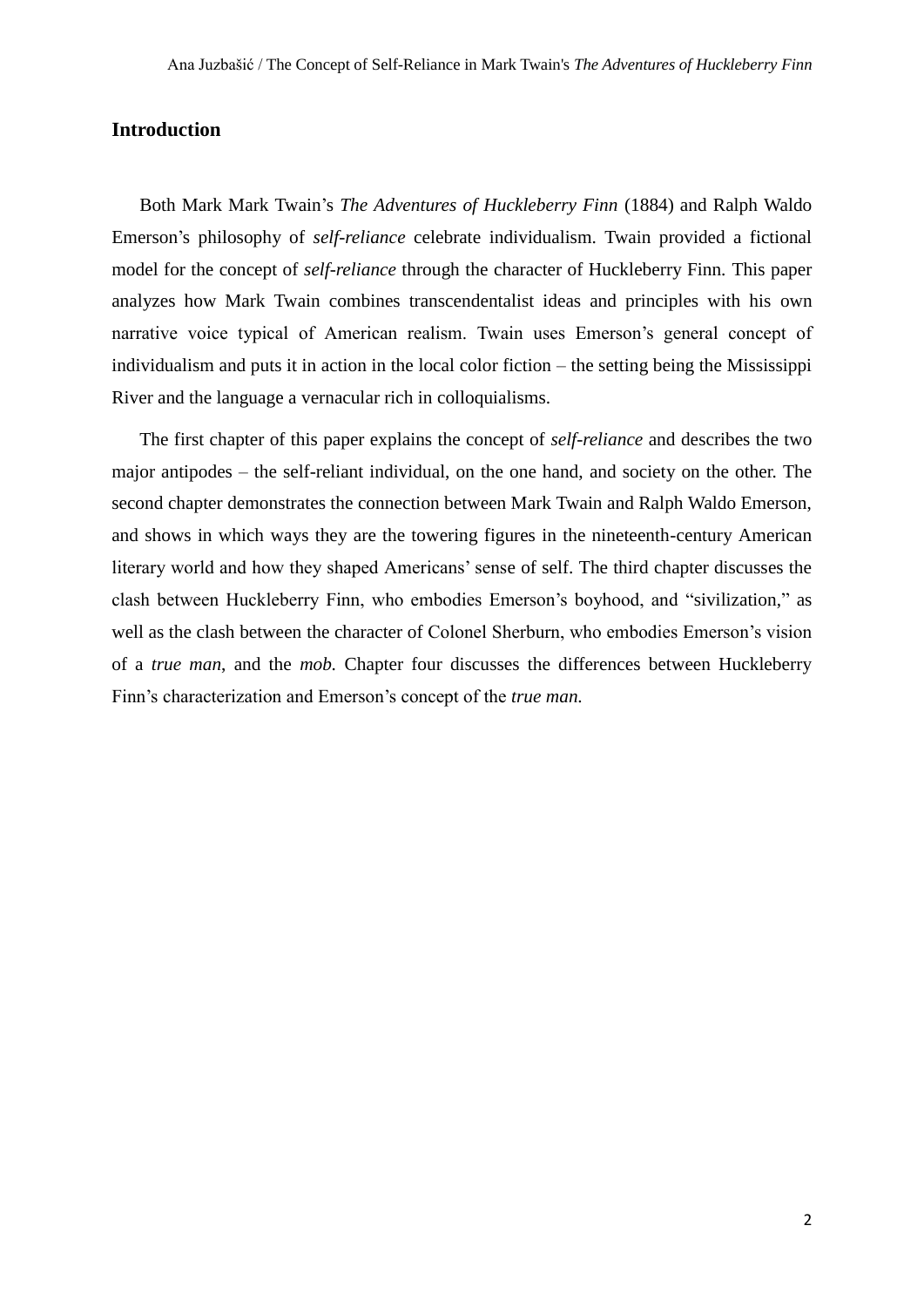#### **1. The Concept of** *Self-Reliance*

In many of his literary works, Emerson emphasized the importance of individual strength. One of his most important works are "Nature," *Society and Solitude*, "The American Scholar," and, of course, his essay "Self-Reliance*.*"

For Emerson, a *self-reliant* individual is the one who thinks and acts independently, who instead of abiding by the laws of society creates and follows his/her own laws. In his essay "Self-Reliance," Emerson provides numerous examples of *the true man*, including Socrates, Jesus, Luther, Copernicus, Galileo, and Newton, to show that even great men were misunderstood for having an independent mind. Being misunderstood can be interpreted as having new ideas ahead of one's time that oppose socially ingrained beliefs and concepts ("Self-Reliance" 58). To be misunderstood often precedes greatness, improvement, and growth. According to Emerson, to be self-reliant means to trust what is within you and not to identify with the crowd, which is the biggest enemy, as well as the biggest challenge for an individual. The crowd adores institutions, laws, and customs, and therefore it is a symbol of conformity ("Self-Reliance" 69). A *self-reliant* and *true man* should defy conformity:

> Society everywhere is in conspiracy against the manhood of every one of its members. Society is a joint-stock company, in which the members agree, for the better securing of his bread to each shareholder, to surrender the liberty and culture of the eater. The virtue in most request is conformity. Self-reliance is its aversion. It loves not realities and creators, but names and customs. ("Self-Reliance" 52)

Besides conformity, consistency is also an obstacle which prevents an individual on the path of self-reliance. Emerson argues: "A foolish consistency is the hobgoblin of little minds, adored by little statesmen and philosophers and divines. With consistency a great soul has simply nothing to do" ("Self-Reliance" 57). Consistency and conformity drive us to follow the patterns of others, instead the ones of our own, out of fear to be denounced by others for our decisions and actions: "For nonconformity the world whips you with its displeasure" ("Self-Reliance" 56). *The true man* must learn how to ignore the opinions of the ones around him, just like children do it. Emerson argues that adults should be more like children – nonchalant and independent, not relying on anyone's opinion. Perhaps he uses children as an example because they are still close to nature and do not have the suffocating codes of society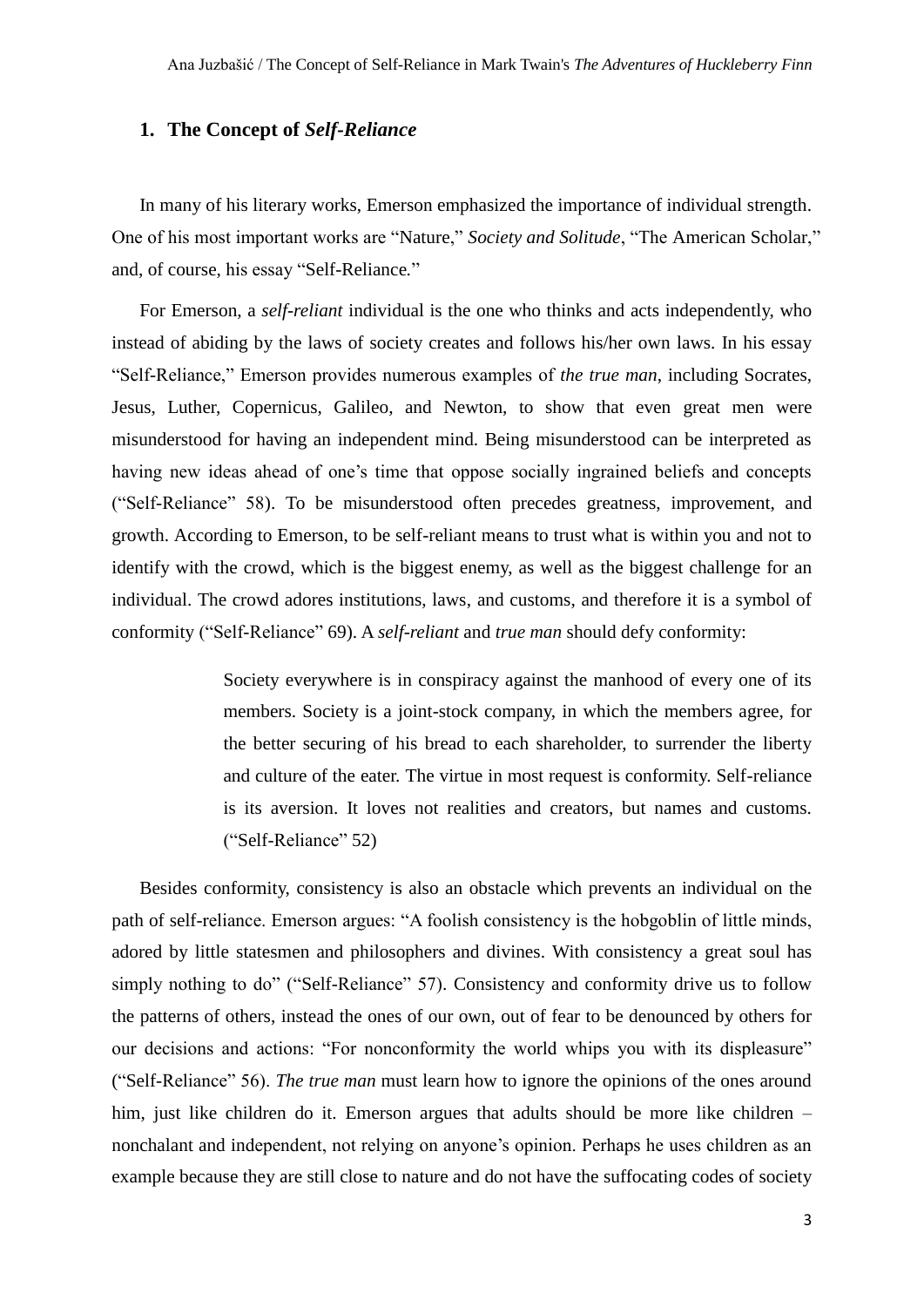ingrained in them. With this in mind, Emerson emphasizes the importance of nature and returning to the essential. In his essay "Nature," he argues: "To go into solitude, a man needs to retire as much from his chamber as from society" ("Nature" 9). This assertion could be interpreted in the following way: if a person wants to find their inner self, he/she must do that outside of his/her home, and especially outside the society.

In "Self-Reliance," Emerson demonstrates how nature itself is self-reliant: "The genesis and maturation of a planet, its poise and orbit, the bended tree recovering itself from the strong wind, the vital resources of every animal and vegetable, are demonstrations of the selfsufficing, and therefore self-relying soul" (67). The driving forces in nature are intellect, intuition, and instinct – the traits that, according to Emerson, society has lost:

> Society never advances. It recedes as fast on one side as it gains on the other. It undergoes continual changes; it is barbarous, it is civilized, it is christianized, it is rich, it is scientific; but this change is not amelioration. For every thing that is given, something is taken, Society acquires new arts, and loses old instincts. ("Self-Reliance" 77)

Emerson's assertion that society never advances is perhaps best shown in his parable on a New Zealander versus an educated man of the nineteenth century:

> What a contrast between the well-clad, reading, writing, thinking American, with a watch, a pencil, and a bill of exchange in his pocket, and the naked New Zealander, whose property is a club, a spear, a mat, and an undivided twentieth of a shed to sleep under! But compare the health of the two men, and you shall see that the white man has lost his aboriginal strength. If the traveller tell [sic] us truly, strike the savage with a broad axe, and in a day or two the flesh shall unite and heal as if you struck the blow into soft pitch, and the same blow shall send the white to his grave. ("Self-Reliance" 77)

Emerson implies that a civilized man has gotten comfortable, meaning that he has the technology to to aid him in life, so he has forgotten to do things on his own: "The civilized man has built a coach, but has lost the use of his feet. He is supported on crutches, but lacks so much support of muscle" ("Self-Reliance" 77).

Finally, an important component of *self-reliance*, according to Emerson, is originality. He emphasizes the importance of being original by saying: "The Scipionism of Scipio is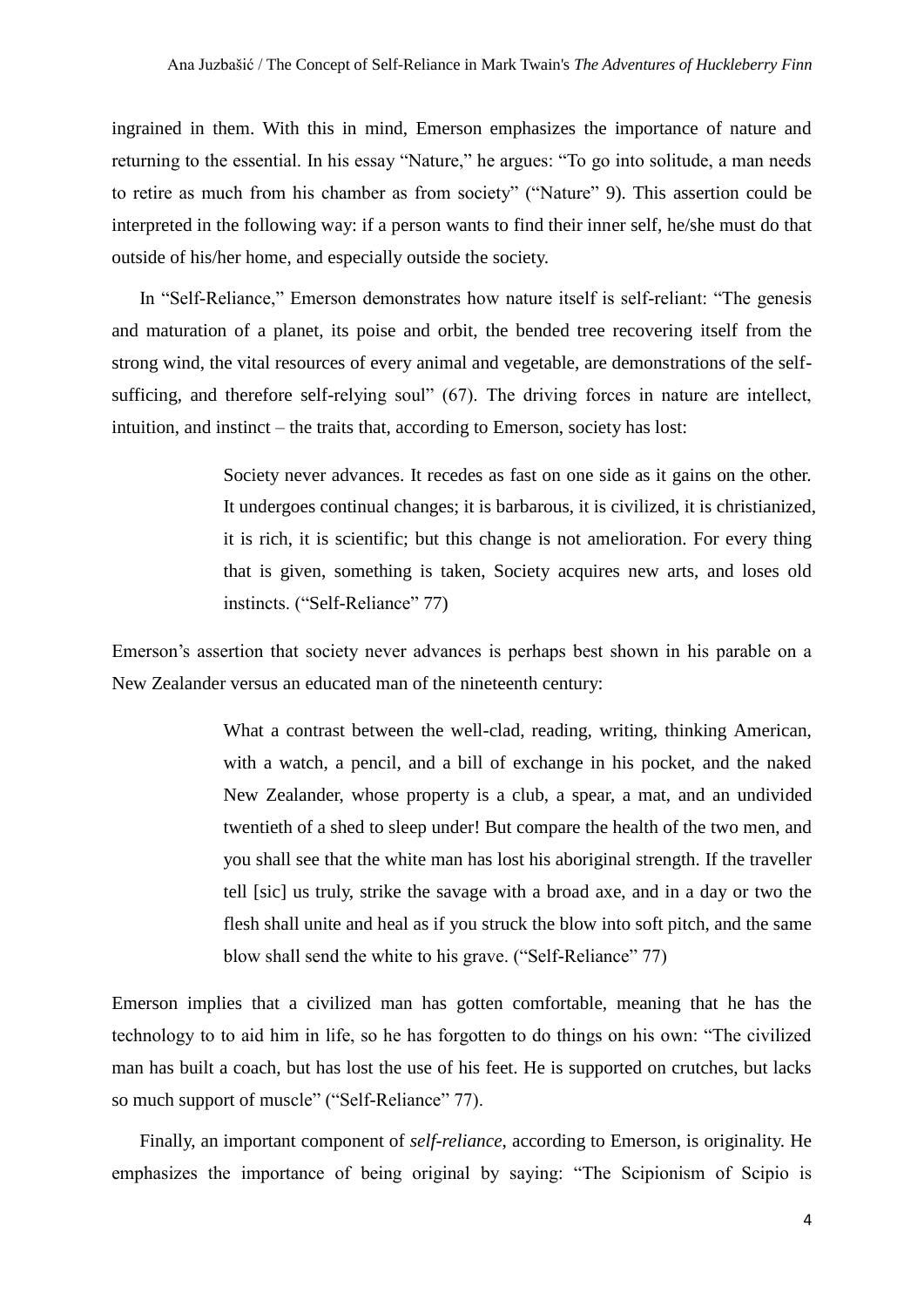precisely that part he could not borrow" ("Self-Reliance" 76). This could be interpreted in the following way: the thing that differentiates a person from everyone else is exactly what makes an individual individual, and imitating is something that destroys individuality.

To conclude, by developing the concept of *self-reliance*, Emerson emphasizes the importance of trusting one's own instincts and believing in oneself instead of conforming to society. Therefore, Emerson advises us to look for answers in life within ourselves and nature.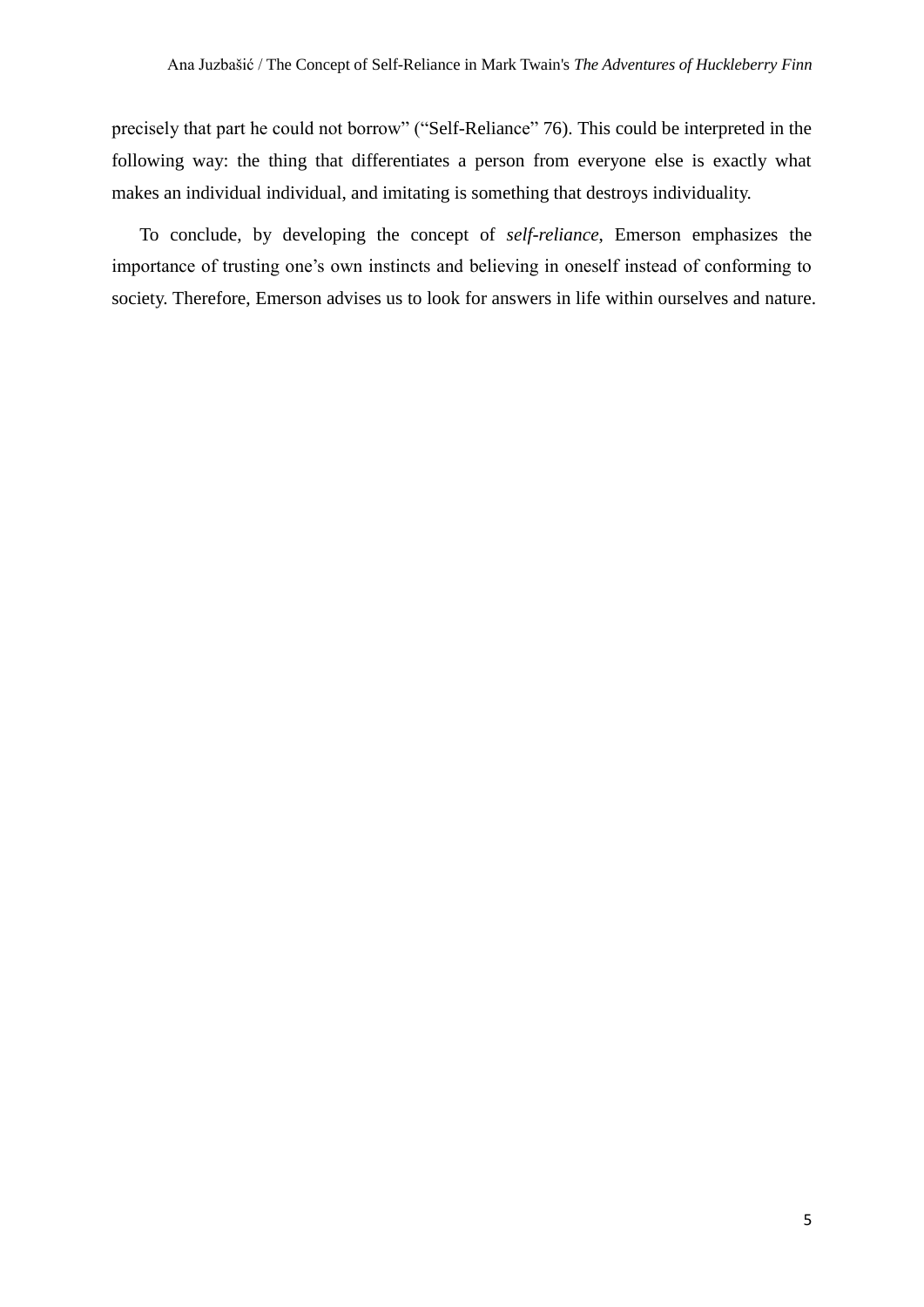#### **2. Emerson and Twain: Inventors of American (Literary) Identity**

As Mark Twain put it, "An Englishman is a person who does things because they have been done before. An American is a person who does things because they haven't been done before" (Harnsberger 7). This premise fits perfectly both to the rugged individualism represented by the character of Huckleberry Finn and to the concept of *self-reliance* introduced by Ralph Waldo Emerson. The same ideas are discussed in Emerson's speech "The American Scholar": "We have listened too long to the courtly muses of Europe. The spirit of the American freeman is already suspected to be timid, imitative, tame" (45). The message which Emerson wanted to put across with his speech, delivered to Phi Beta Kappa Society, is that American authors need to find their unique and distinctive voice instead of following the rules and patterns of European literature. The Transcendentalist movement, of which Emerson was the leader, promoted the same idea. According to Van Spanckeren, the Transcendentalists never issued a manifesto, therefore insisting on individual differences and pushing the radical individualism to the extreme. As a result, they "saw themselves as lonely explorers outside society and convention" (27).

Similarly, as Teresa Kieniewicz points out, Twain rejected "the established patterns and conventions of English literature that shaped American writing up to the Civil War," and "turned to his native land, seeking to explore its resources in the realm of subject matter and language" (39). Moreover, he used the nineteenth century realism not merely as a literary technique but also as a way of speaking the truth and exploiting worn-out conventions (Polley 48). Choosing the Mississippi River as a setting, and elevating it almost to the national symbol, along with using a vernacular filled with colloquialisms instead of standard English, Twain wanted to detach himself from the previous period of romanticism, which showed the old South as a place ruled by Southern gentlemen and beautiful women. Twain's detachment from the prevailing norms can also be seen in his shaping the characters in his novel *The Adventures of Huckleberry Finn* in line with Emerson's concept of *self-reliance*.

Huckleberry's quest, be it the first time the reader meets the character in *The Adventures of Tom Sawyer*, at the beginning of *The Adventures of Huckleberry Finn*, when he is off to Jackson's island, or at the end of the novel, when he is headed for the Indian Territory, can be read as an example of radical individualism:*"*. . . Huckleberry came and went, at his own free will . . . he did not have to go to school or to church, or call any being a master or obey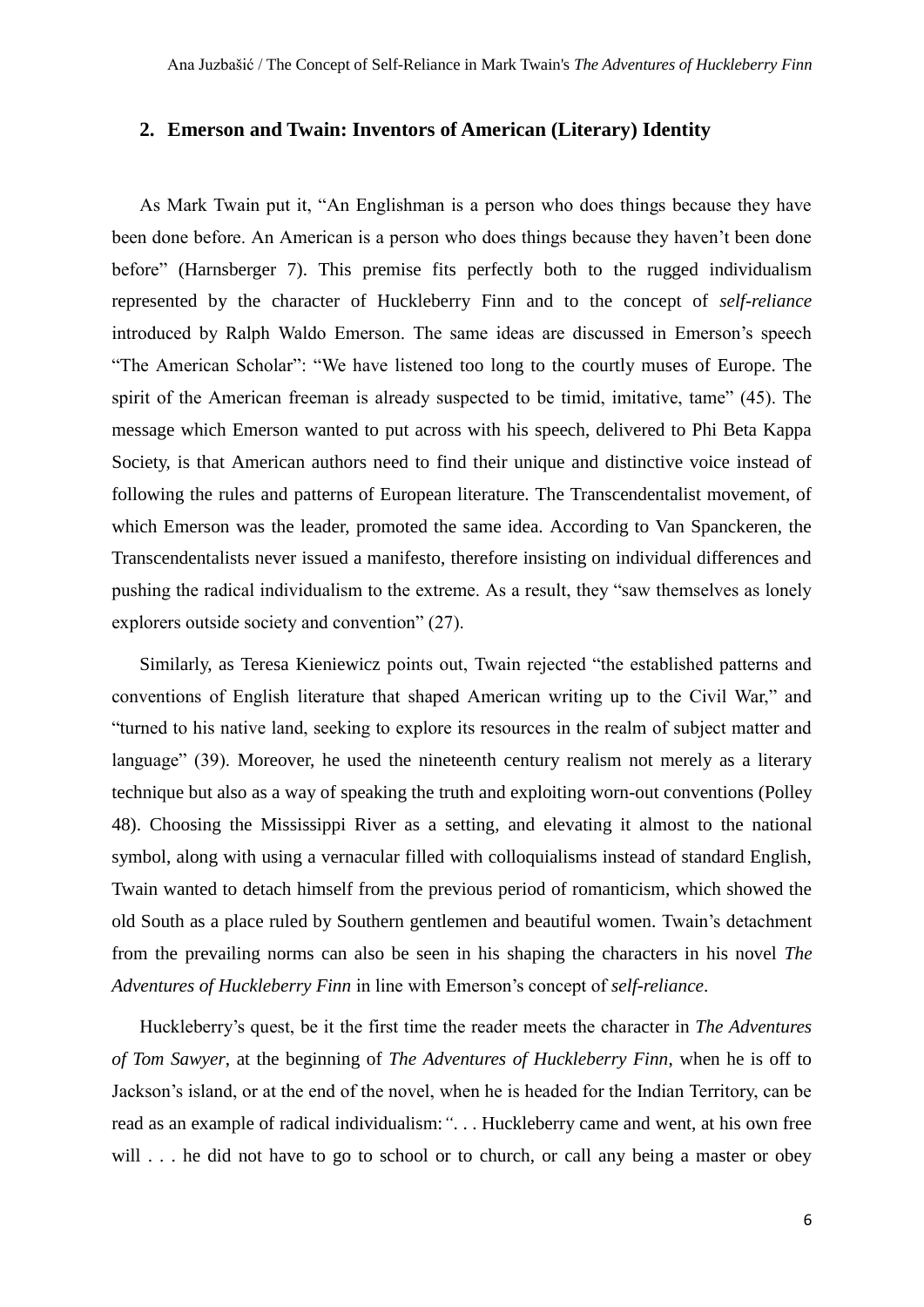anybody; he could go fishing or swimming when and where he chose. . ." (*The Adventures of Tom Sawyer* 67). The character of Huckleberry Finn is an Adamic hero, who "becomes a solitary figure, a misfit or outsider, and [embodies] the myth not only one of individualism but also of marginality" (García 61). Although taken to the extreme, this kind of individualism lies at the core of being an American. Huck manages to fulfill the role of a character typical of frontier days: "I can stop anywhere I want to. Jackson's Island is good enough for me; I know that island pretty well, and nobody ever comes there. And then I can paddle over to town nights, and slink around and pick up things I want" (*The Adventures of Huckleberry Finn* 7). In other words, Huckleberry Finn is a character that completely embodies Emerson's non-conformity by going against the grain and having his own set of morals.

Going against the grain is often connected with the idea of the American Dream. Emerson's philosophy can easily be incorporated within the set of ideals that the American Dream represents, such as freedom and pursuing one's own happiness. Emerson believed that if one relied on yourself, your talents and intuition, one would succeed as an individual in life. Izaguirre suggests that Emerson believed that the American Dream was attainable for a selfreliant person "because each individual was born with the resources for success within him or herself" (22).

On the one hand, Emerson's optimistic belief lies at the core of the American Dream; on the other hand, however, it does not take into consideration the outside factors that shape one's identity and steer one's development. Mark Twain demonstrates this through a mixture of realism and satire, showing us that the concept of *self-reliance* can be hampered by certain social and cultural barriers that an individual cannot overcome. He reveals that Emerson's motto "Thrust thyself: every heart vibrates to that iron string" ("Self-Reliance" 50) did not apply to non-white individuals living in antebellum South. Twain illustrates this through the character of a runaway slave Jim, pointing to the fact that equal opportunity and achieving success was not attainable for black people at the time. Twain, unlike Emerson, included the outside factors into the equation. As an African-American, Jim does not have any rights in a slavery system, let alone the freedom to follow the "thrust thyself" motto. It is easy for Huck to be self-reliant because he is not on the receiving end of racism in a system that harbors inequality. Twain's portrayal of Jim thus begs the question: How can one be a self-reliant individual when that person is not even considered a person, but rather a property? Accordingly, Emerson's principle may be correct in theory, but it often fails in practice. This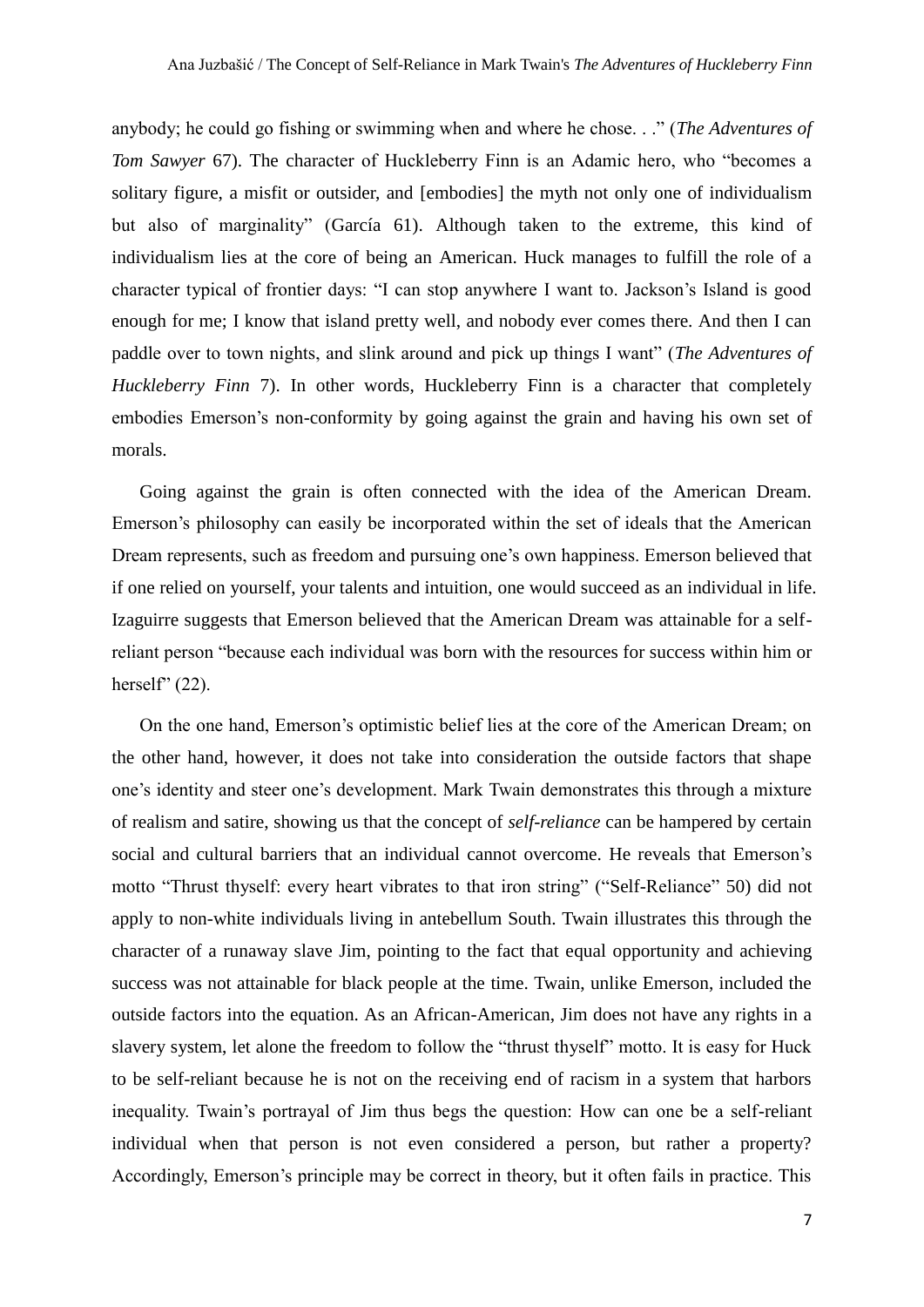can also be seen through the symbolism of the raft in *The Adventures of Huckleberry Finn*. The raft is in many ways a perfect bubble to which Emerson's principles apply. Jim has the right to be equal to Huck and self-reliant on the raft, but as soon as he comes back to the civilization, he, metaphorically speaking, transforms from being an individual and human into a slave and property.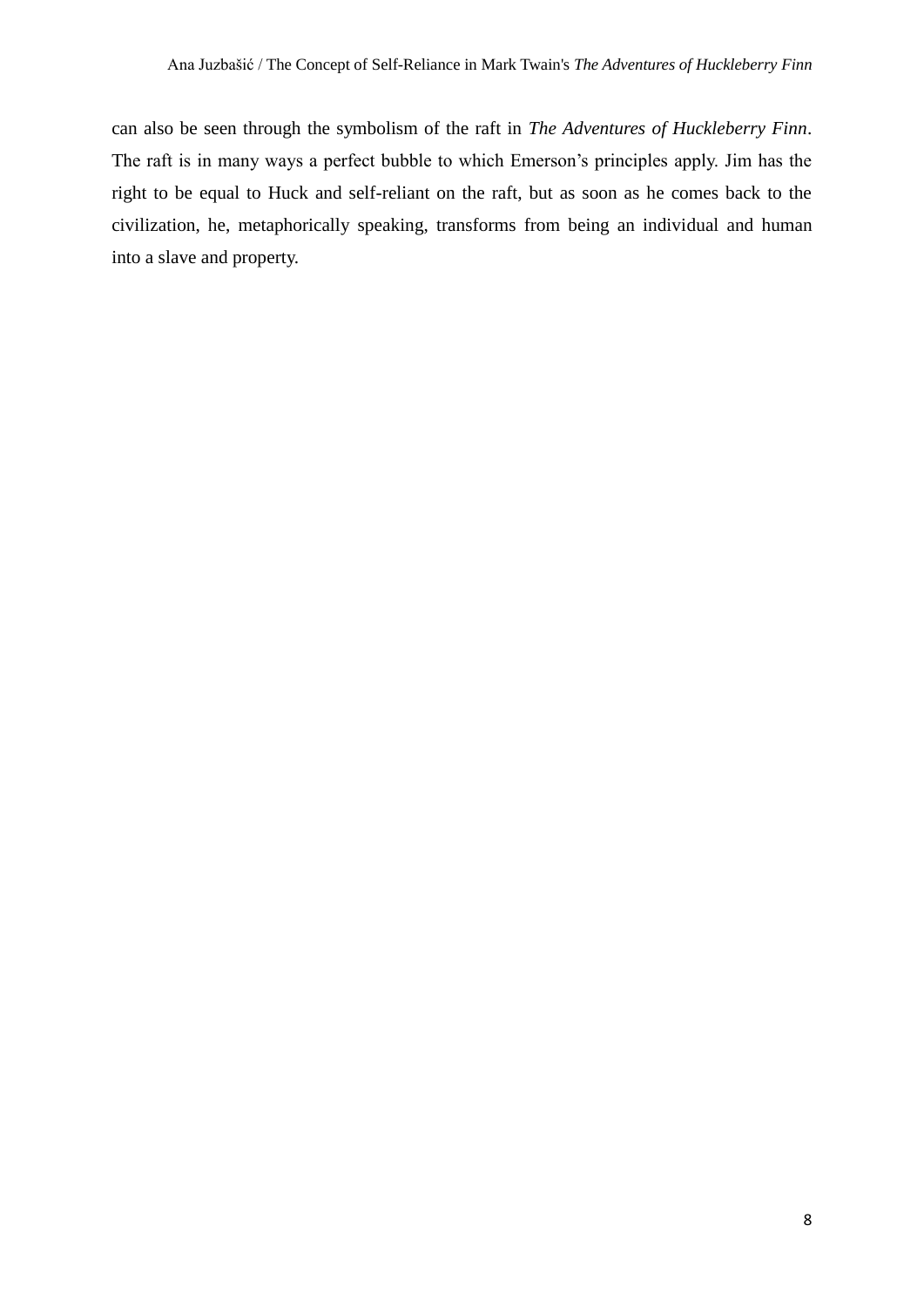#### **3.** *Self-Reliance* **vs. "Sivilization"**

In his essay "Self-Reliance," Emerson exemplifies the concept of individualism:

A boy is in the parlour what the pit is in the playhouse; independent, irresponsible, looking out from his corner on such people and facts as pass by, he tries and sentences them on their merits, in the swift, summary way of boys, as good, bad, interesting, silly eloquent, troublesome. He cumbers himself never about consequences, about interests; he gives an independent, genuine verdict. ("Self-Reliance" 51)

Here Emerson talks about boyhood in general, but the reader can easily imagine the character of Huckleberry Finn fulfilling this role. Apart from being the embodiment of Emerson's *boyhood*, Huck serves as an amazing observer. According to Hoffman, "Huck fulfills a later nineteenth-century ideal as the detached observer who sees everything and lets the facts speak" (309). Twain used the fact that Huck is an orphan in the best possible way. Being an orphan means that Huck was not exposed to any institutions, be it family or society, therefore having an independent mind. Being an orphan also means that Huck is placed at the margins of society. This indicates that he belongs to the category of Adamic heroes, who run away from civilization because of the unbridgeable gap between society and them. Even at the beginning of the novel, Huck worships nature and solitude more than any benefit which society has to offer: "Living in a house and sleeping in a bed pulled on me pretty tight mostly, but before the cold weather I used to slide out and sleep in the woods sometimes, and so that was a rest to me" (*The Adventures of Huckleberry Finn* 4). Finally, at the end of the novel, he chooses to permanently escape and refuses to get *sivilized.* 

To make Huck's individualism stand out even more, Twain creates characters who are his antagonists. The most important character that serves as a contrast to Huck is his friend, Tom Sawyer. Tom Sawyer is the embodiment of society and rules, which Mark Twain despises so much. With his behavior, Tom Sawyer fulfills the role of being a boy, living in a makebelieve world, and partaking in adventures. As Hoffman notes, "All of Tom's behavior follows either a social or literary model – which is exactly how society wants it. . . . Spontaneity is unpredictable, and neither society nor its representative Tom Sawyer, can tolerate the spontaneity of Huck" (310). This is especially notable in chapter 35, when Tom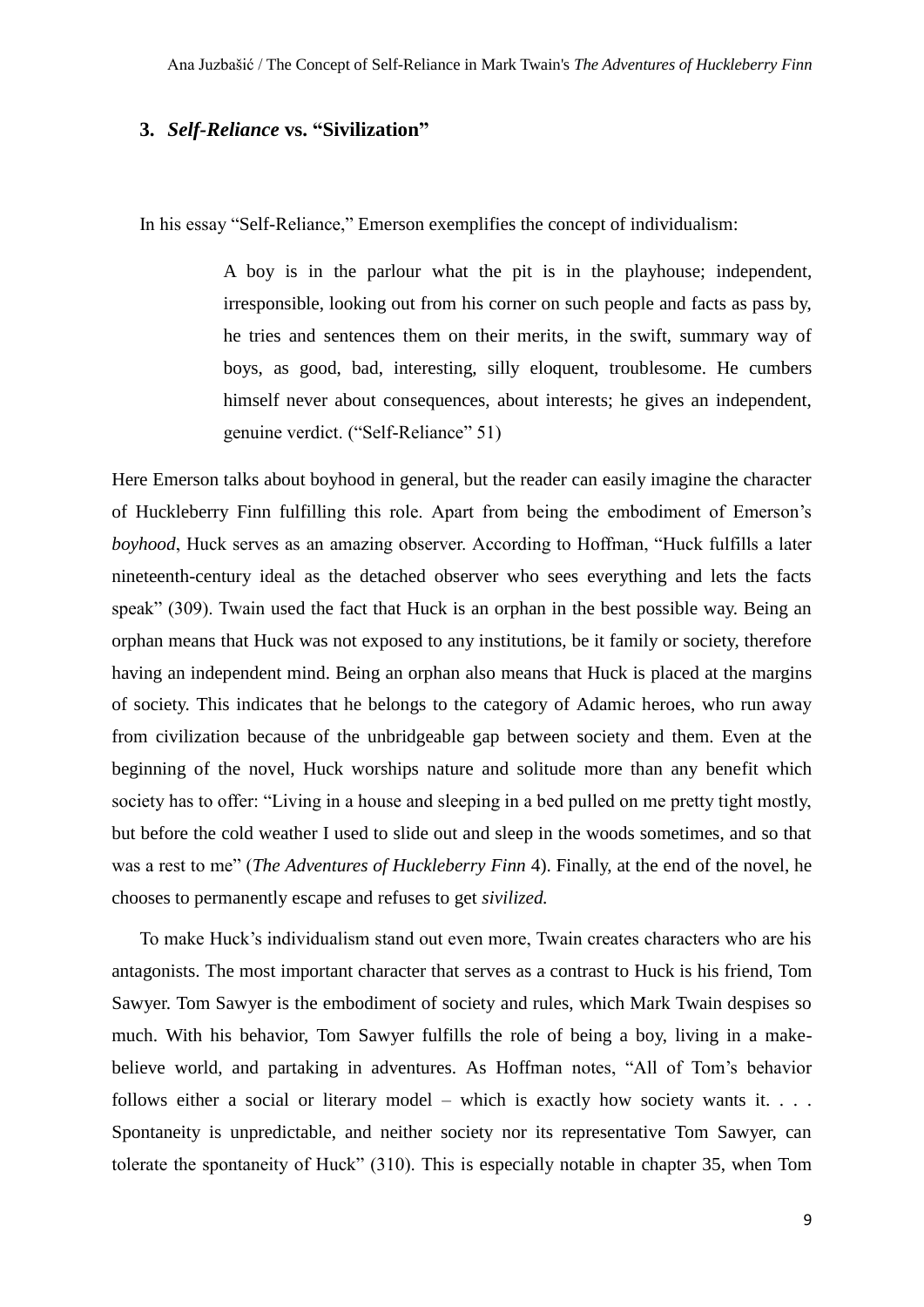talks about his so-called principles and wants to do everything by the book: "It don't make no difference how foolish it is, it's the right way—and it's the regular way. And there ain't no other way, that ever I heard of, and I've read all the books that gives any information about these things" (*The Adventures of Huckleberry Finn* 35). This kind of behavior is condemned not only by Twain but also by Emerson, who states in "The American Scholar": *"*Books are written on it by thinkers, not by Man Thinking; by men of talent, that is, who start wrong, who set out from accepted dogmas, not from their own sight of principles" (26). It could be argued that Huck is in this case the Man Thinking, and Tom Sawyer the exact opposite. Also, worth mentioning is T.S. Eliot's statement that "we look at Tom as the smiling adult does: Huck we do not look at—we see the world through his eyes. The two boys are not merely different types; they were brought into existence by different processes" (34). This is the main reason why this novel cannot be looked at merely as a children's book because Huck is not a typical child: "Huck has not imagination, in the sense in which Tom has it: he has, instead, vision. He sees the real world; and he does not judge it—he allows it to judge itself" (Eliot 34). Another difference between the two boys is that Tom has the environment into which he fits, while Huck is a misfit. On the other hand, Huck is more powerful than the world surrounding him because he is more aware than any other person in it (Eliot 34).

Besides Tom Sawyer, who is Huck's peer, Twain also uses adults to show how rotten the society really is. For example, the Grangerfords represent everything that is wrong in the antebellum South. Although Huck says: "I hadn't seen no house out in the country before that was so nice and had so much style" (*The Adventures of Huckleberry Finn* 17), Twain seems to be ironical here. He shapes Grangerfords as a prototypical family of the antebellum South, living in a house with huge pillars and an enormous porch. Yet, all this wealth does not differentiate them much from the Frontier. Frank Baldanza argues that the Grangerfords' world "is a society in which high civilization only fitfully shines through the brutality and crudity of a raw living arrangement" (115). Underneath all of that aristocracy lies a blood feud, the absurdity of which is best represented when Buck Grangerford talks about it: ". . . but they don't know now what the row was about in the first place" (*The Adventures of Huckeberry Finn* 18). Diane Hope Polley remarks that those who represent the antebellum world seem to have a tendency towards self-destruction (32). The self-destruction of the Sheperdsons and Grangerfords stands in a stark contrast with Huck's prominent self-reliance. The blood feud is represented as one of the self-destructing institutions. Similarly, Emerson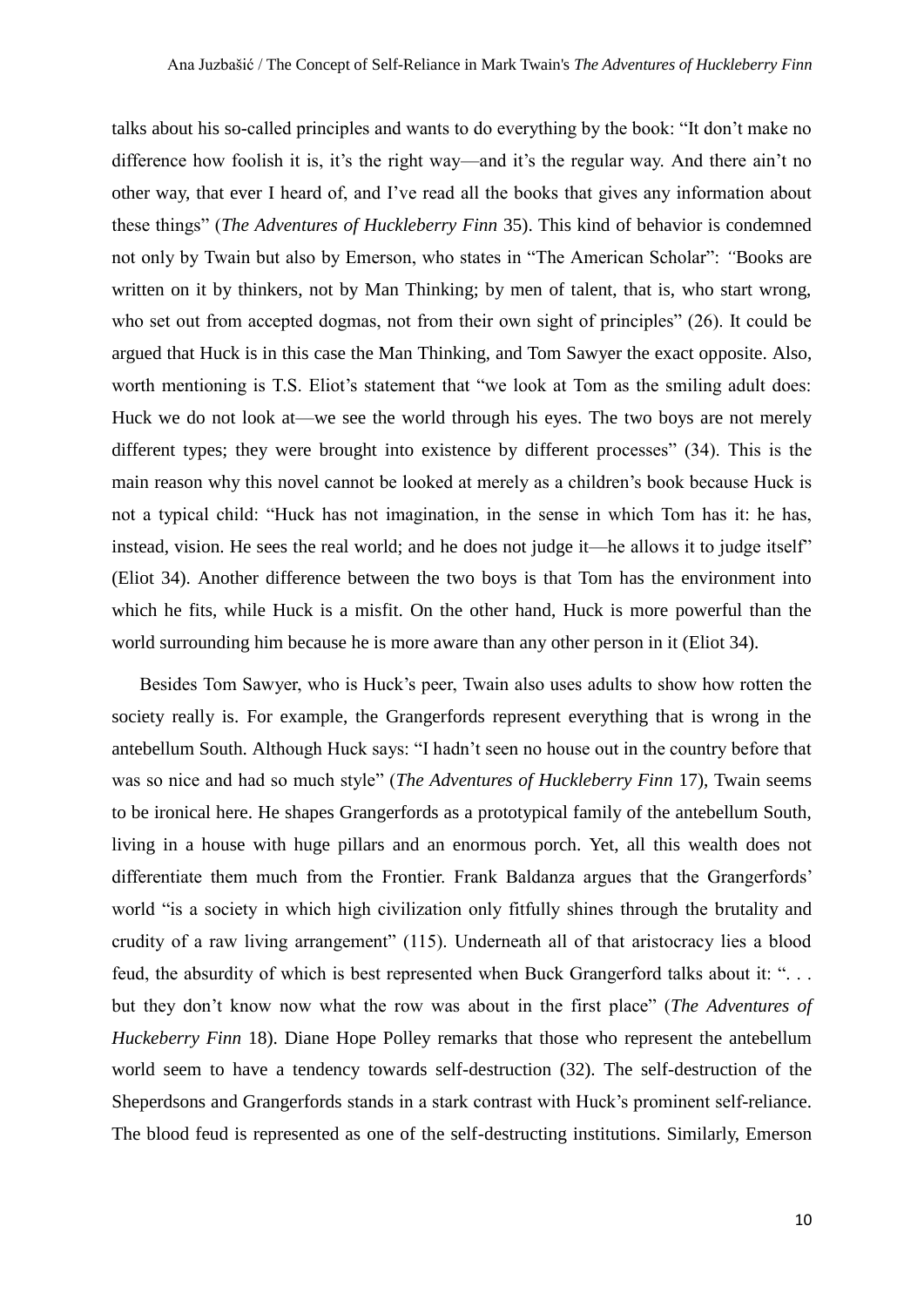points out that people easily "capitulate to badges and names, to large societies and dead institutions" ("Self-Reliance" 53).

Alongside with blood feuds, slave-owning was also a part of everyday life in the South, which can be seen on the example of the character of Miss Watson. Even though she is a very pious Christian woman, Miss Watson owns slaves, believes that slavery is a just institution, and even decides to sell Jim to a plantation in a distant state, thus separating him from his family. Miss Watson's behavior demonstrates what Emerson described as housekeeping that is mendicant, reflecting the fact that everything, including our occupations, marriages, religion, the society has chosen for us ("Self-Reliance" 70). Just because Miss Watson does not lynch and shoot black people does not mean that she does not indirectly contribute to the slavery system. In contrast to Miss Watson, who devoutly follows the Southern moral code, Huck shows his non-conformity by not accepting other people's views or common customs:

> [M]oral or no moral; and as for me, I don't care shucks for the morality of it, no how. When I start in to steal a nigger, or a watermelon, or a Sunday-school book, I ain't no ways particular how it's done so it's done. What I want is my nigger; or what I want is my watermelon; or what I want is my Sunday-school book; and if a pick's the handiest thing, that's the thing I'm a-going to dig that nigger or that watermelon or that Sunday-school book out with; and I don't give a dead rat what the authorities thinks about it nuther. (*The Adventures of Huckleberry Finn* 36)

Yet, Twain also introduces characters who complement Huck's individualism. Just like Huck, who epitomizes Emerson's boyhood, Colonel Sherburn is an embodiment of Emerson's *true man*. Whereas Huck has individual antagonists, the character of Colonel Sherburn has a collective antagonist, i.e. the mob. He delivers a speech, criticizing the herdlike mentality of the townspeople, who come in front of his house, after he shot Boggs, the town's drunk. By doing so, Sherburn exposes the Southern mentality and proves that one selfreliant individual can withstand a mass of people. It is noticeable that Sherburn in many ways echoes Emerson's principles:

> The pitifullest thing out is a mob; that's what an army is—a mob; they don't fight with courage that's born in them, but with courage that's borrowed from their mass, and from their officers. But a mob without any man at the head of it is beneath pitifulness. Now the thing for you to do is to droop your tails and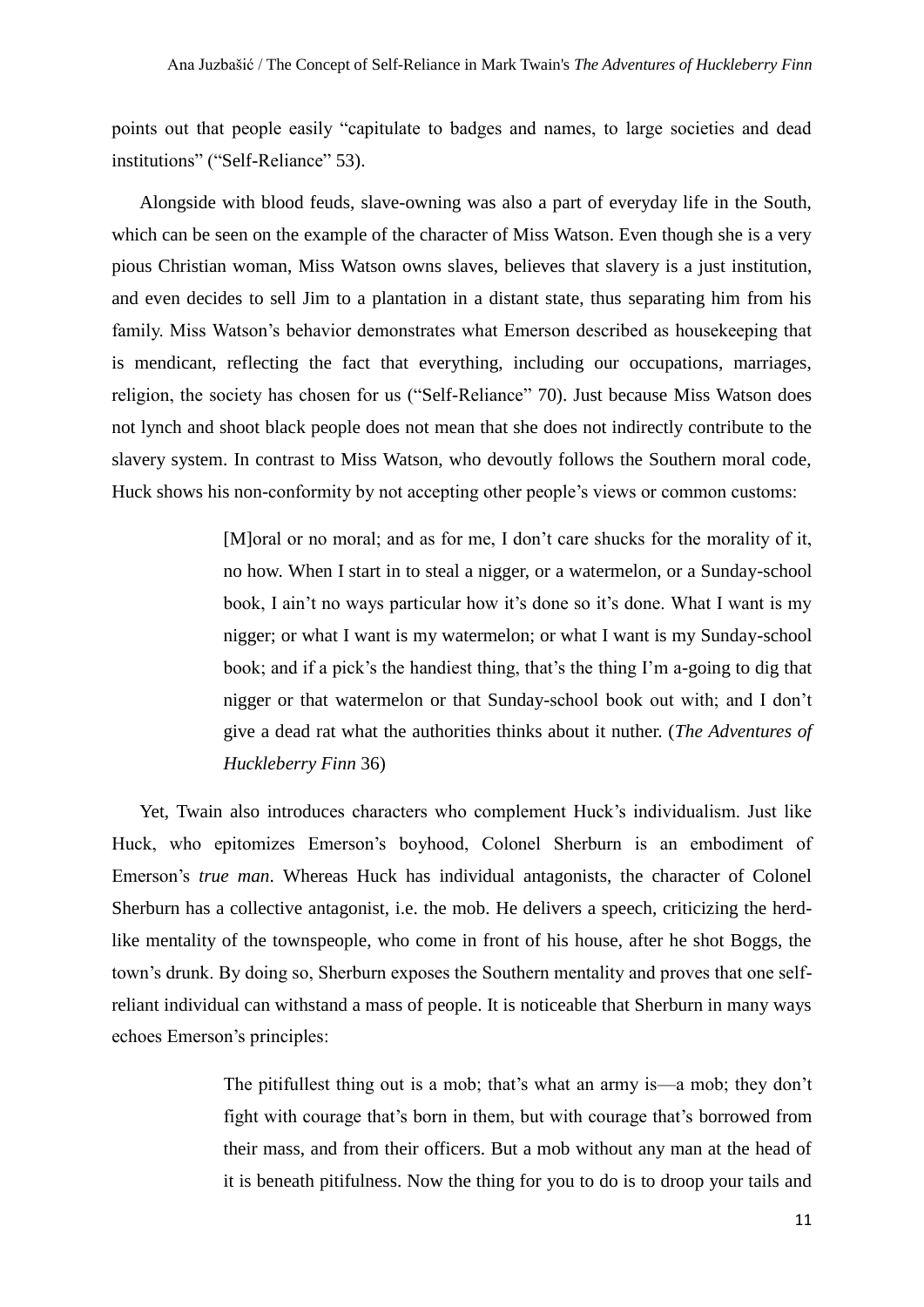go home and crawl in a hole. If any real lynching's going to be done it will be done in the dark, Southern fashion; and when they come they'll bring their masks, and fetch a man along. (*The Adventures of Huckleberry Finn* 22)

To conclude, Mark Twain uses primarily Huckleberry Finn to show the virtues of a boy – he is independent and abides to none but his own laws. On the other hand, to portray a *true man* Twain uses the character of Colonel Sherburn, who even "in the midst of the crowd keeps with perfect sweetness the independence of solitude" ("Self-Reliance" 55).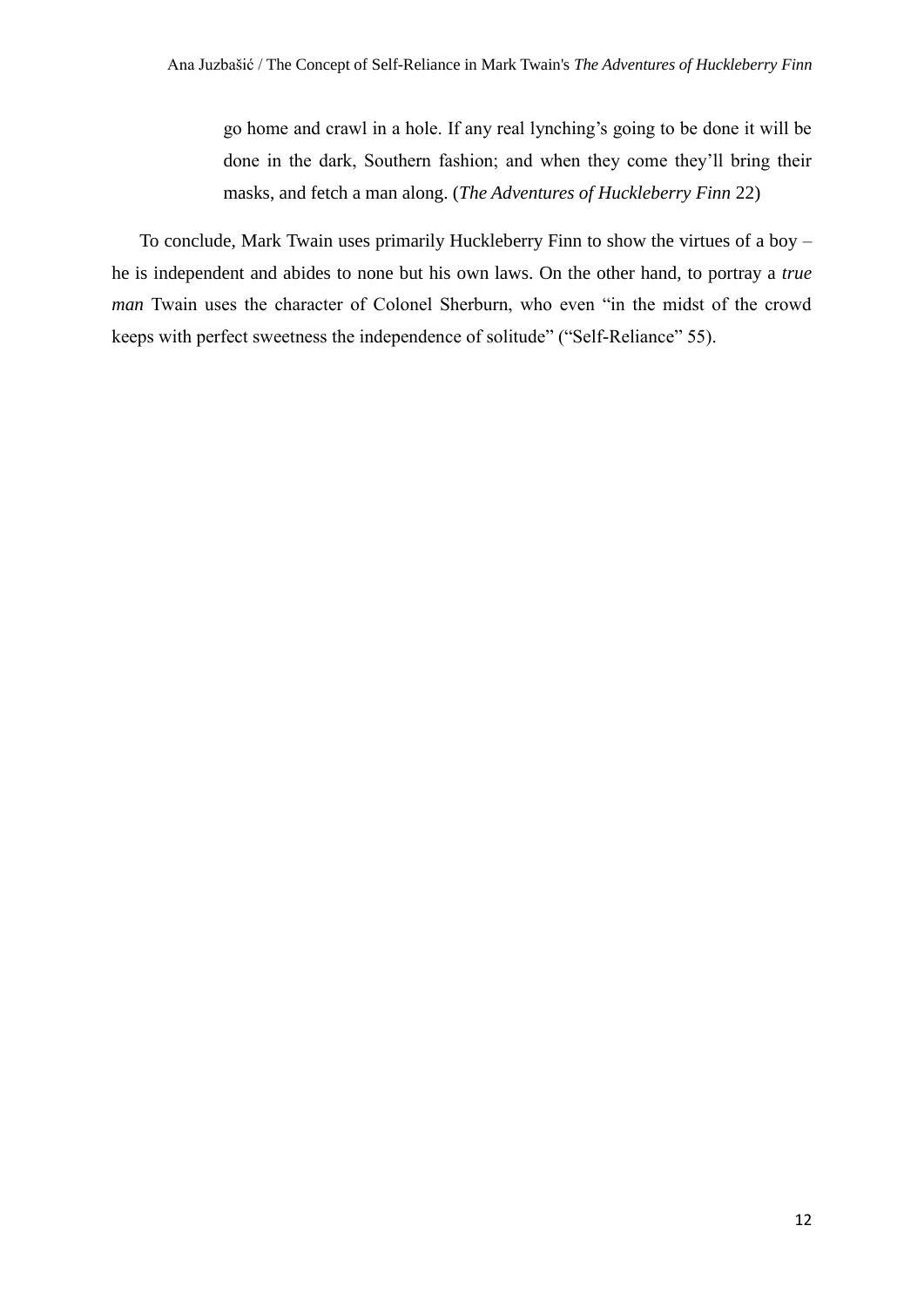#### **4. Is Huck a True** *True Man***?**

The previously mentioned statement from Emerson's "Self-Reliance" – "It is easy in the world to live after the world's opinion; it is easy in solitude to live after our own; but the great man is he who in the midst of the crowd keeps with perfect sweetness the independence of solitude" (55) – may also be used as a filter for Huck's actions to demonstrate that Huck sometimes does not fit Emerson's concept of *self-reliance*. Although he spent a good portion of his childhood far away from the typical Southern antebellum family, and therefore maintained his raw instincts, he got exposed to the "Southern state of mind" to some extent. This can be noticed when he lets his Southern conscience overpower him: ". . . but something inside of me kept saying, 'There was the Sunday-school, you could a gone to it; and if you'd a done it they'd a learnt you there that people that acts as I'd been acting about that nigger goes to everlasting fire'" (*The Adventures of Huckleberry Finn* 1). According to Hoffman, "Huck knows, without realizing the irony, that had he gone to Sunday School more often, he would have had the social code ingrained in him, with little possibility of his making a mistake or becoming involved in problems of conscience" (311). The master of socially ingrained code is definitely Tom, who, alongside with society's norms, affects Huck's decisions. As Hoffman suggests, "Huck is never completely his own man, and he never shakes the behavioral model of Tom Sawyer. The only difference on the raft is Tom's absence" (318). This poses a question: How much is Huck Finn resistant to the outside factors?. It appears that Huck does not have a problem doing the right thing as long as he is alone with Jim on the raft, which could be understood as a neutral territory, but as soon as he is confronted with some part of the Southern society, he encounters difficulties and finds himself in a moral dilemma.

However, it must be remarked that Huck is just a child, and a thirteen-year-old Tom Sawyer, with all his adventures, is an idol to him. Huck's behavior can be justified with Emerson's belief that a person's voyage is like "zigzag line of hundred tacks," and if you see the line from a sufficient distance that line "straightens itself to the average tendency" ("Self-Reliance" 59). In other words, Huck may be falling under the influence of Tom Sawyer and sometimes let his Southern conscience overpower him, but at his core he is a good person. However, Eliot makes an interesting point:

For Huckleberry Finn, neither a tragic nor a happy ending would be suitable.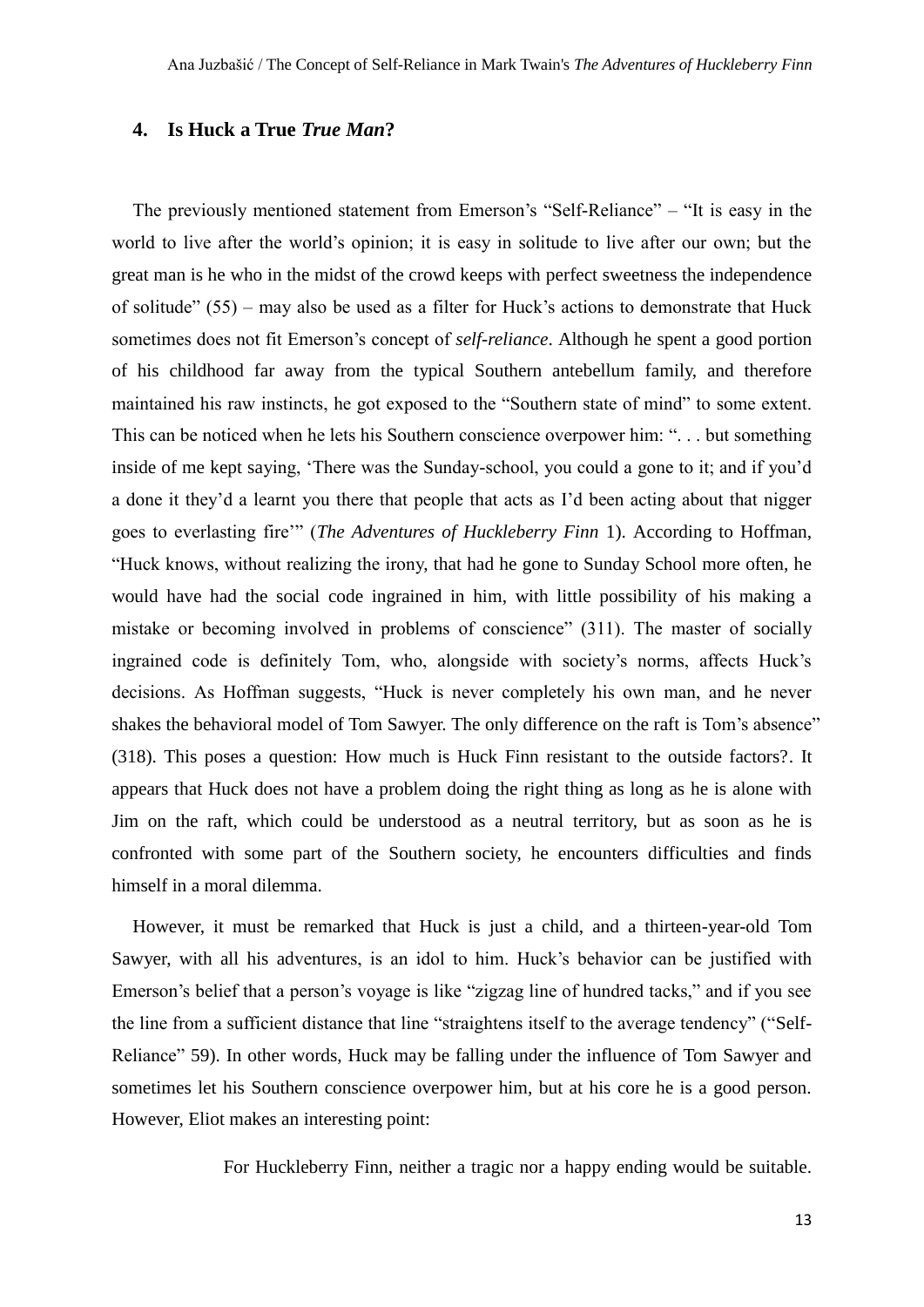No worldly success or social satisfaction, no domestic consummation would be worthy of him; a tragic end also would reduce him to the level of those whom we pity. Huck Finn must come from nowhere and be bound for nowhere. His is not the independence of the typical or symbolic "American Pioneer," but the independence of the vagabond. (Eliot 40)

Likewise, Kieniewicz asserts that Twain was too well aware that the American society of his time could not have accommodated the ideal relation existing between Huck and Jim nor could it have accepted Huck's self-consciousness. The only solution was to send Huck "ahead of the rest" (40). The ending of *The Adventures of Huckleberry Finn*, thus, seems to suggest that the only way to preserve one's instincts, morality, and *self-reliance* is to remove oneself from society. Twain does the exact thing by sending Huck to explore the Territory because he knew that an individual, no matter how self-reliant he or she was, would have to make a certain amount of compromises in order to live in society. According to Hoffman, Twain has shown that society will almost always impose a certain role to an individual. Furthermore, Hoffman notices that Twain had two options when it comes to shaping the character of Huckleberry Finn, either to let him be destroyed by the civilization or to make him an ironic outcast (321). T.S. Eliot compares the character of Huck with the novel's dominant symbol – the Mississippi River:

> In a busy world, he represents the loafer; in an acquisitive and competitive world, he insists on living from hand to mouth. . . . He belongs neither to the Sunday School nor to the Reformatory. He has no beginning and no end. Hence, he can only disappear; and his disappearance can only be accomplished by bringing forward another performer to obscure the disappearance in a cloud of whimsicalities. Like Huckleberry Finn, the River itself has no beginning or end. In its beginning, it is not yet the River; in its end, it is no longer the River. What we call its headwaters is only a selection from among the innumerable sources which flow together to compose it. (Eliot 40)

To conclude, Huckleberry Finn definitely shows traits of a *self-reliant* individual. However, the fact that he sometimes falls under the influence of external factors makes him a bit ambiguous character. The question that poses itself is why does Huck fall under Tom's influence, and is he self-reliant just because of his origin, i.e. the lack of it. If he had been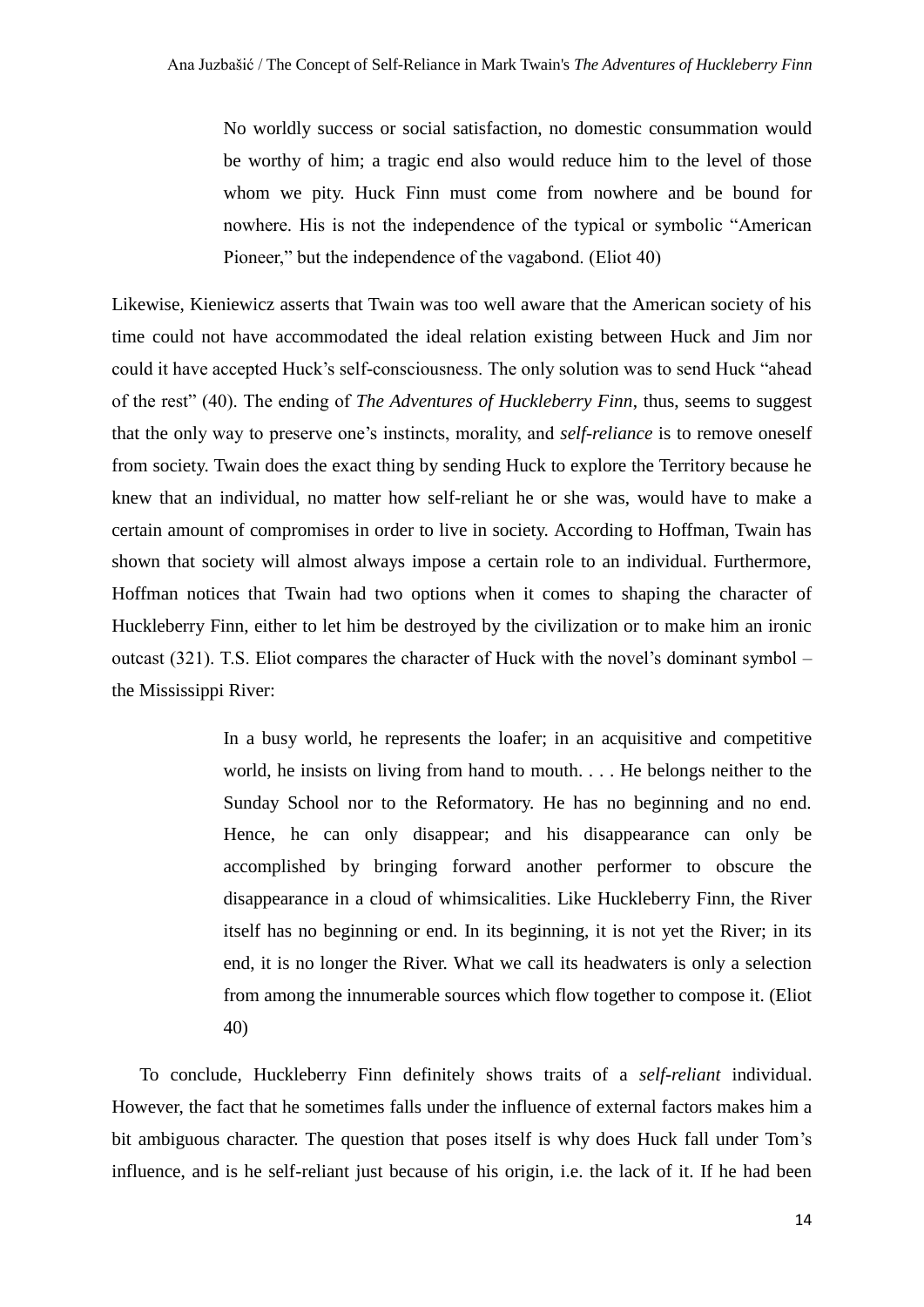raised in the same house as Tom, perhaps he would have been just like him. On the other hand, Huck's character can be seen as the epitome of those individuals who are just ahead of their time. Perhaps nineteenth-century society was not yet ready for Huckleberry Finn.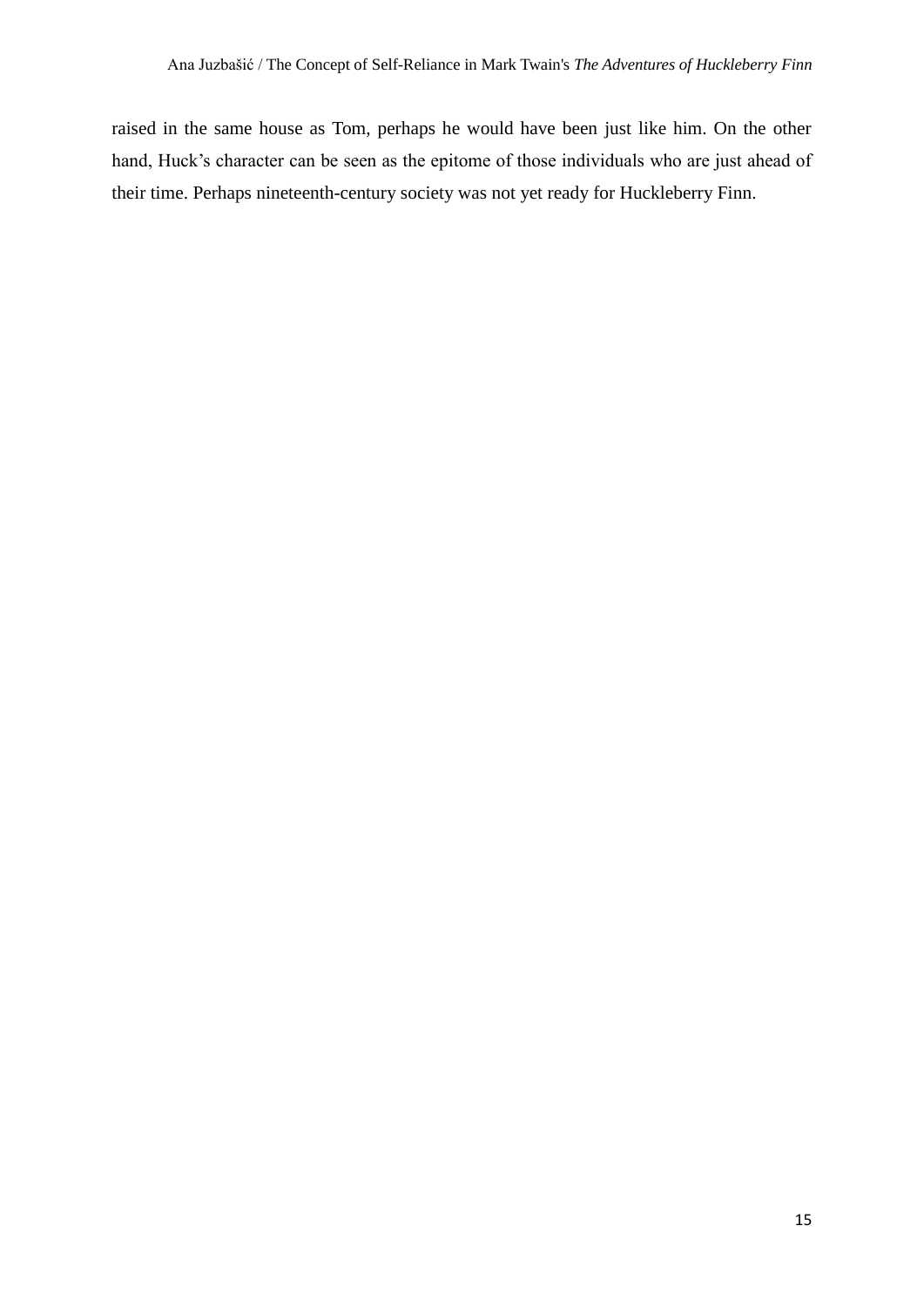#### **Conclusion**

What Emerson offered through his theory of *self-reliance* and his opinions about society, nature, and an individual, Mark Twain has enlivened through his work of fiction. Twain provided a different outlook on community, class, and the position of the individual in the nineteenth century America. He wrote about what he knew, and he shaped his characters after real people he encountered in his daily life. Both Emerson and Twain were forming the American national consciousness through their literature – Emerson by establishing the concept of *self-reliance*, and Twain by writing about people standing on the margins of society and the institution that marked America forever, the institution of slavery. Through actions and traits of characters who differ from nineteenth-century Southern society, namely Huck and Colonel Sherburn, Twain presents the concept of Emerson's *boyhood* and *manhood*. Equally important is Jim's character, on whose example Twain shows that sometimes being a self-reliant man is not enough because of the outside factors, in this case the existence of slavery. Ultimately, Twain showed that the society of his time was not ready for an individual such as Huckleberry Finn, so he sent him *ahead of the rest*.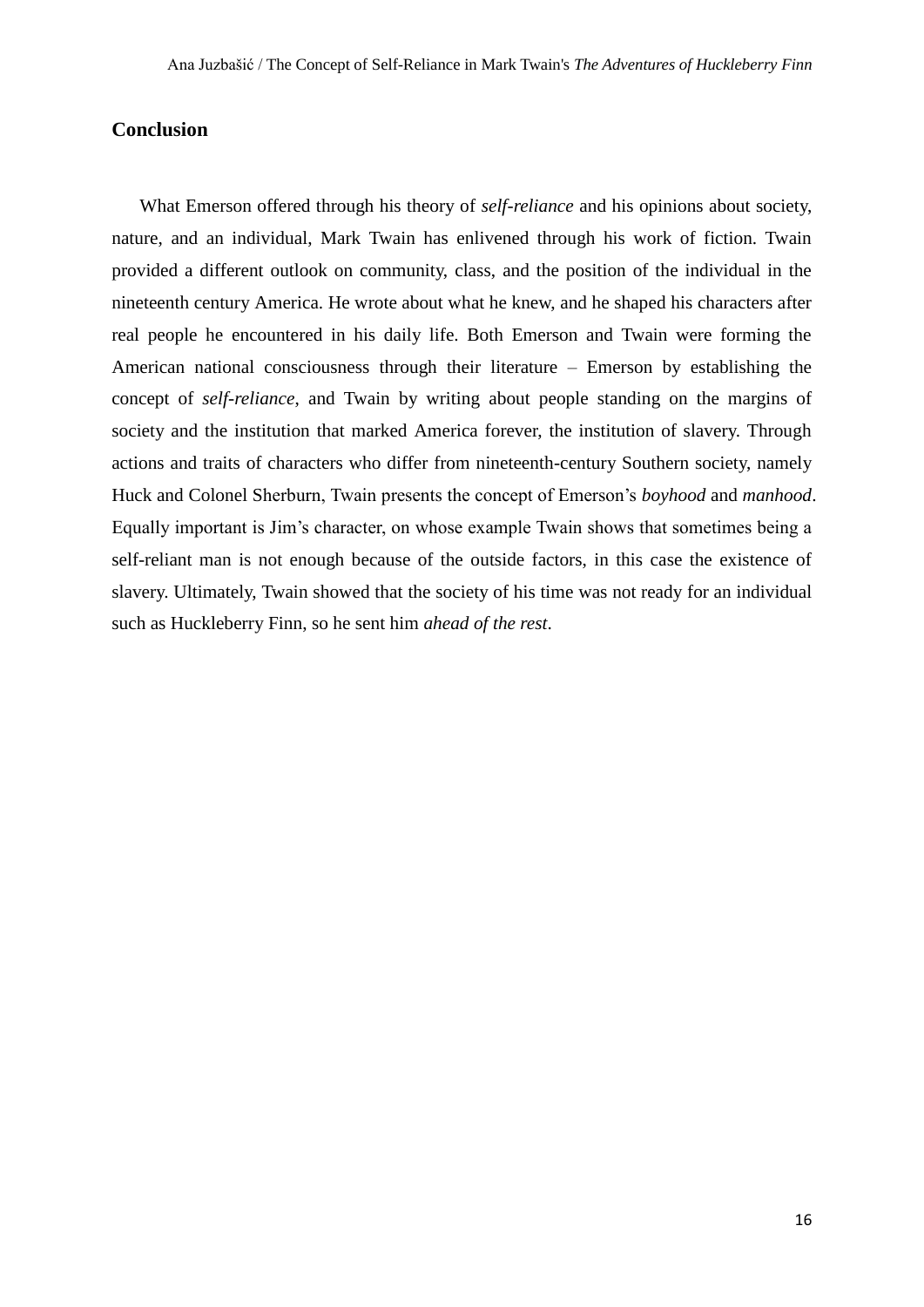#### **Works Cited**

- Baldanza, Frank. *Mark Twain: An Introduction and Interpretation.* Holt, Rienhart and Winston, 1961.
- Eliot, T.S.. "Introduction to The Adventures of Huckleberry Finn." *Mark Twain*, edited by Harold Bloom, Chelsea House, 2006, pp 33–43.
- Emerson, Ralph Waldo. "The American Scholar," "Self Reliance," and "Compensation." American Book Company, 1911, [https://archive.org/details/americanscholar00emer.](https://archive.org/details/americanscholar00emer) Accessed 3 Sept. 2018.
- ---. *Essays and Lectures.* Literary Classics of the United States, Inc., 1983, https://books.google.hr/books?id=4c3EFuv9AqYC&printsec=frontcover&hl=hr&sour ce=gbs\_ge\_summary\_r&cad=0#v=onepage&q&f=false. Accessed 3 Sept. 2018.
- García, Pedro Javier Pardo. "Huckleberry Finn as a Crossroads of Myths: The Adamic, the Quixotic, the Picaresque, and the Problem of the Ending." *Links & Letters*, no. 8,  $2001,$  pp. 61–70, [https://www.raco.cat/index.php/LinksLetters/article/view/22736/22570.](https://www.raco.cat/index.php/LinksLetters/article/view/22736/22570) Accessed 3 Sept. 2018.
- Harnsberger, Caroline Thomas, editor. *Mark Twain at Your Fingertips: A Book of Quotations*. Dover Publications, 2009, https://books.google.hr/books?id=W8W2r9eForoC&printsec=frontcover&hl=hr#v=on epage&q&f=false. Accessed 22 Sept. 2018.
- Hoffman, Michael J., "Huck's Ironic Circle*." The Georgia Review*, vol. 23, no. 3, 1969, pp. 307–22, JSTOR https://www.jstor.org/stable/41396640. Accessed 3 Sept. 2018.
- Izaguirre, John. *The American Dream and Literature: How the Themes of Self-reliance and Individualism in American Literature are Relevant in Preserving both the Aesthetics and the Ideals of the American Dream.* MA Thesis, DePaul University Chicago, 2014.
- Kieniewicz, Teresa "Mark Twain and the American Themes." *A Handbook of American Literature for Students of English,* edited by Zbigniew Lewicki*,* Cultural Section, US Embassy, 1995, pp. 39–42.
- Polley, Diane Hope. *Echoes of Emerson.* The U of Alabama P, 2017.